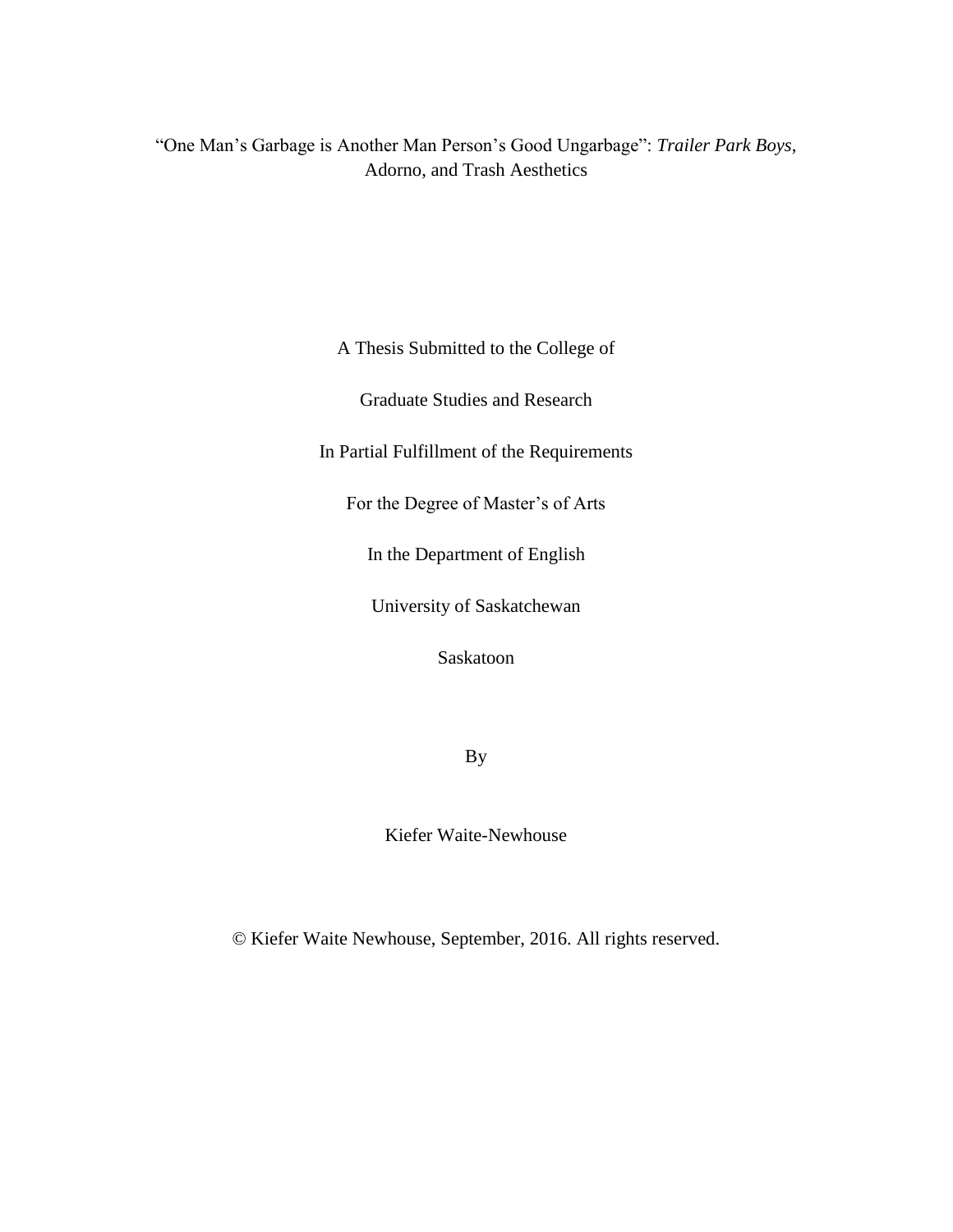# PERMISSION TO USE

In presenting this project in partial fulfillment of the requirements for a Postgraduate degree from the University of Saskatchewan, I agree that the Libraries of this University may make it freely available for inspection. I further agree that permission for copying of this thesis/dissertation in any manner, in whole or in part, for scholarly purposes may be granted by the professor or professors who supervised my thesis/dissertation work or, in their absence, by the Head of the Department or the Dean of the College in which my thesis work was done. It is understood that any copying or publication or use of this thesis/dissertation or parts thereof for financial gain shall not be allowed without my written permission. It is also understood that due recognition shall be given to me and to the University of Saskatchewan in any scholarly use which may be made of any material in my thesis/dissertation.

# DISCLAIMER

Reference in this project to any specific commercial products, process, or service by trade name, trademark, manufacturer, or otherwise, does not constitute or imply its endorsement, recommendation, or favoring by the University of Saskatchewan. The views and opinions of the author expressed herein do not state or reflect those of the University of Saskatchewan, and shall not be used for advertising or product endorsement purposes.

Requests for permission to copy or to make other uses of materials in this thesis/dissertation in whole or part should be addressed to:

Head of the Department of English University of Saskatchewan Saskatoon, Saskatchewan S7N 5A5 Canada

OR

Dean College of Graduate Studies and Research University of Saskatchewan 107 Administration Place Saskatoon, Saskatchewan S7N 5A2 Canada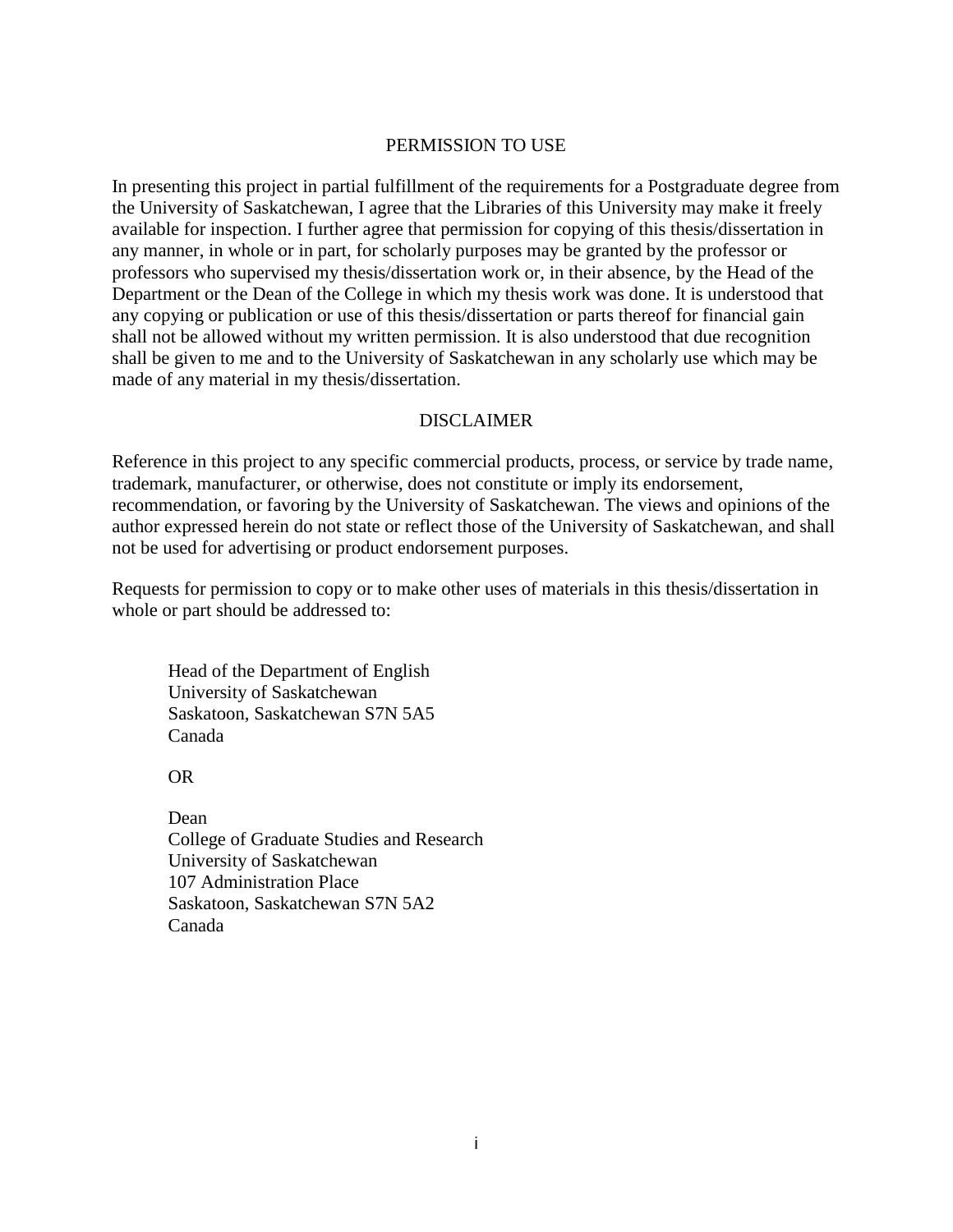### Abstract

Using Theodor Adorno's aesthetic, economic, and cultural theories, this essay examines the Canadian television show *Trailer Park Boys* (2001-present) under the broad theme of "trash aesthetics." Set in the fictional Sunnyvale Trailer Park near Halifax, Nova Scotia, *TPB* mobilizes "trailer trash" stereotypes to tell the stories of a marginalized community of people rendered economically and cultural superfluous by the forces neoliberal globalization. The landscape of Sunnyvale is strewn with trash and soon-to-be trash, which often becomes appropriated by characters into useful commodities, causing garbage to have starkly different meanings within Sunnyvale. *TPB*'s portrayal of trash and its resulting "trash aesthetic" places garbage—what is normally hidden or "thrown away"—front and center, refusing to let "nature" or "the natural" be pristine or to let trash be forgotten. In this way, Sunnyvale becomes a place where the dialectic between nature and culture can become erased, presenting a potentially redemptive ethics and aesthetics to trash.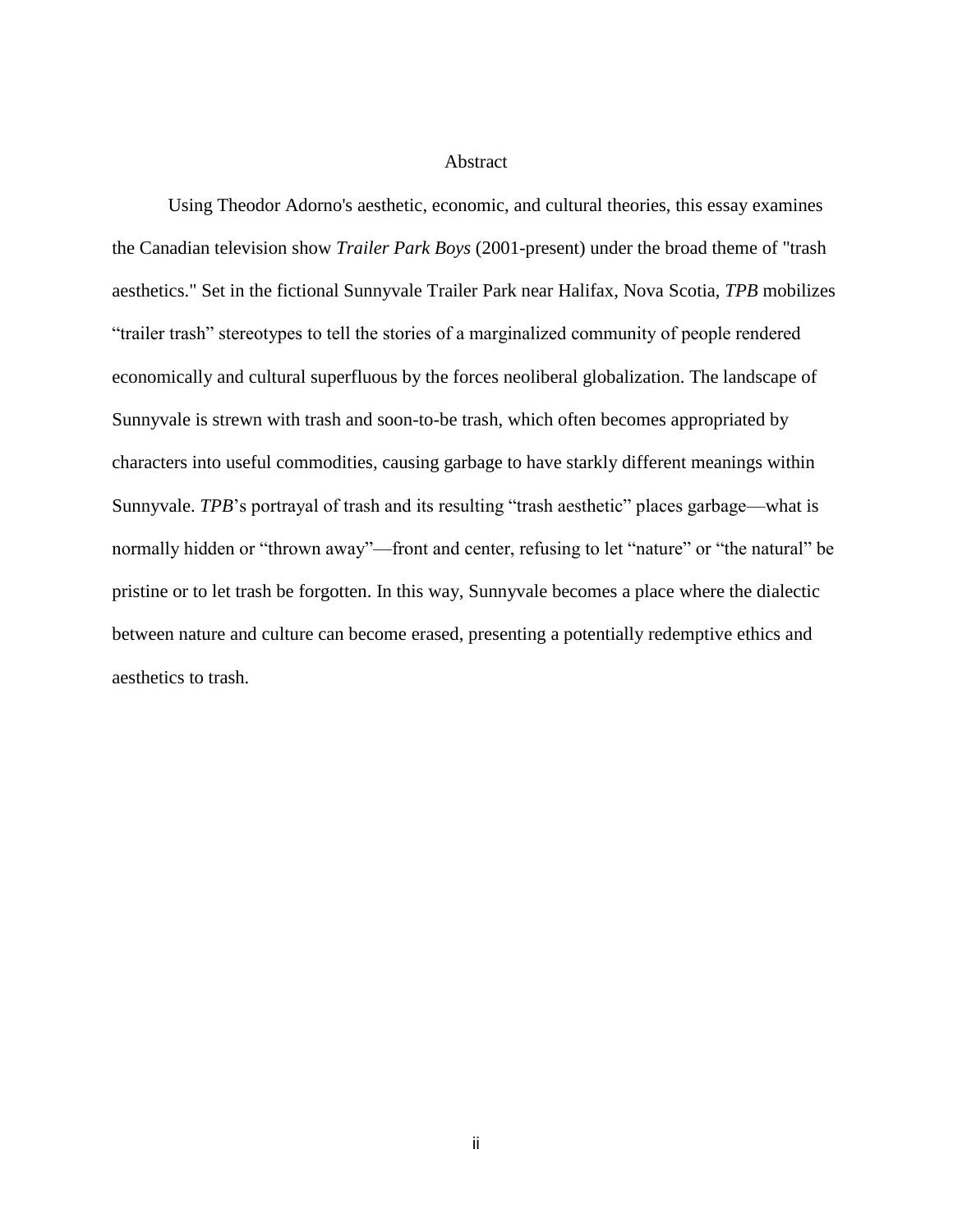### Acknowledgements

I'd like to extend my gratitude to my supervisor, Dr. Len Findlay, for providing me with countless hours of helpful guidance and challenging me to untangle an essay that started off going in a million different directions. Dr. Lindsay Banco acted as the second reader, and I am grateful for his both detailed and encouraging comments as the second reader. I'd also like to thank the entire Department of English for making my year in Saskatoon a memorable one.

Most of all, I'd like to extend my thanks to my family; my partner, Leigh, for agreeing to come with me to Saskatoon for a year to help me chase my dreams of English scholarship and Lacan; my parents, for supporting me throughout my university career; and my dog, Kahli, for helping to relieve my stress during crunch times.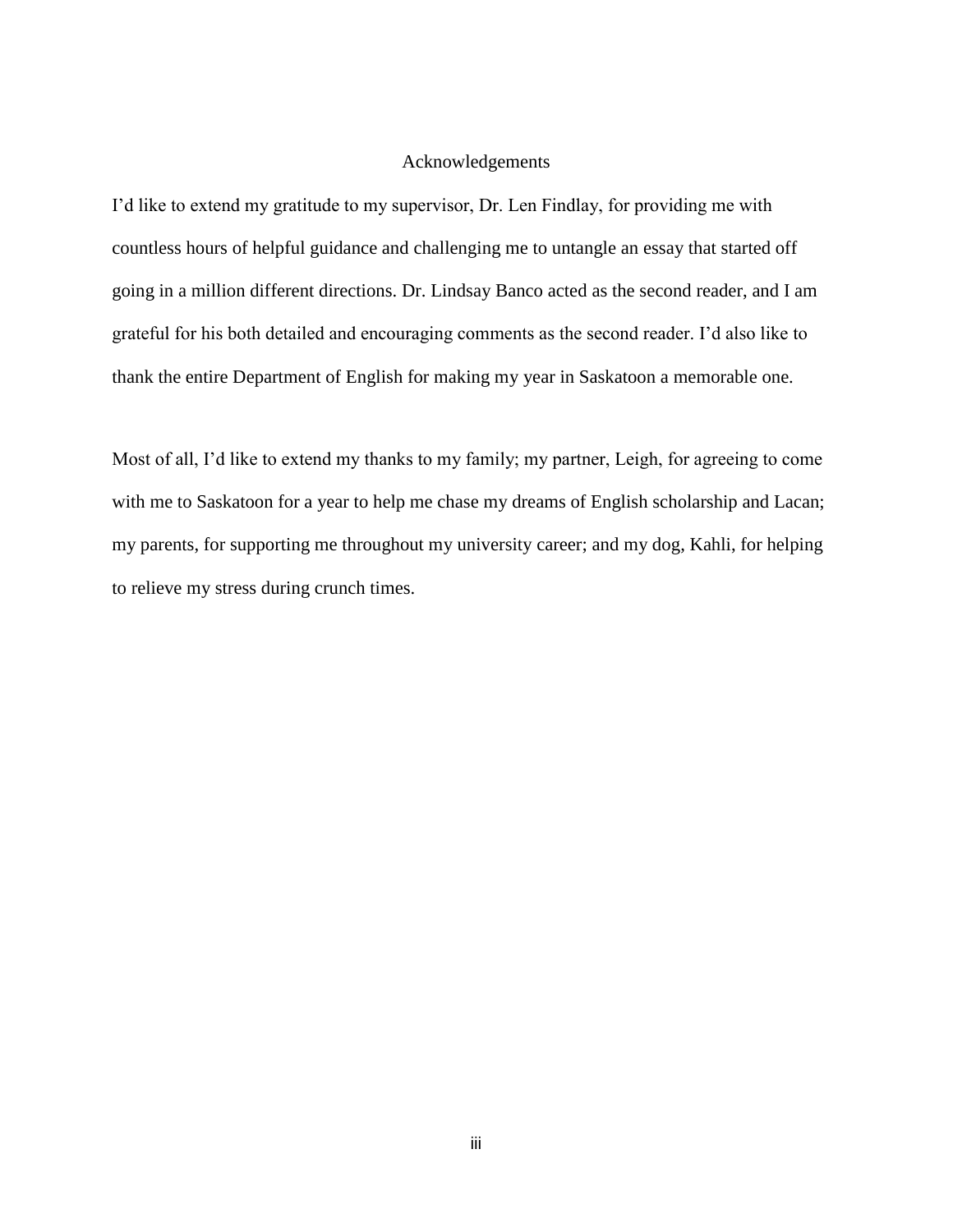In *Negative Dialectics*, Theodor Adorno makes the bold claim that "[a]ll post-Auschwitz culture, including its urgent critique, is garbage" (367). While writing off all culture as garbage is certainly hyperbolic, culture and garbage have one important theoretical commonality; both culture and garbage exist only by being labelled as such by humans, and consequently, both share the similarity of being dialectical opposites to "natural" phenomena. Although culture is typically a positive concept and garbage a conventionally negative concept, they are effectively two sides of the same coin, both the inevitable result of human creativity, and arguably, "progress." In many ways, the Canadian television show *Trailer Park Boys* (2001-07) is both culture and garbage. Portraying the criminal escapades of poor, uneducated petty criminals, *Trailer Park Boys* mobilizes "trailer trash" stereotypes to tell the stories of a community of people who have been rendered a surplus population by the development of neoliberal capitalism, forcing them to find sustenance however they can, usually through petty crime. Their home, the fictional Sunnyvale Trailer Park located somewhere on the margins of Halifax, Nova Scotia, is a dilapidated and impoverished municipality covered in garbage but with a magnetic sense of community, refusing to allow its residents to ever leave their homes for good. As the unwanted "debris" of capitalism, the ethos and aesthetics of *Trailer Park Boys* embodies the ever growing piles of garbage mourned by Walter Benjamin's Angel of History, borne away from Paradise on the unstoppable winds of so-called "progress." *Trailer Park Boys* is a cultural product created directly from these garbage piles, portraying the consequences of the unstoppable winds blowing in the direction of "progress": heaps upon heaps of garbage.

The spoiled landscapes and "trailer trash" stereotypes give *Trailer Park Boys* a unique "trash aesthetic," starkly different from the pristine locations, landscapes, and bodies of a typical Hollywood film or a Parks Canada tourism advertisement. In Sunnyvale Trailer Park, garbage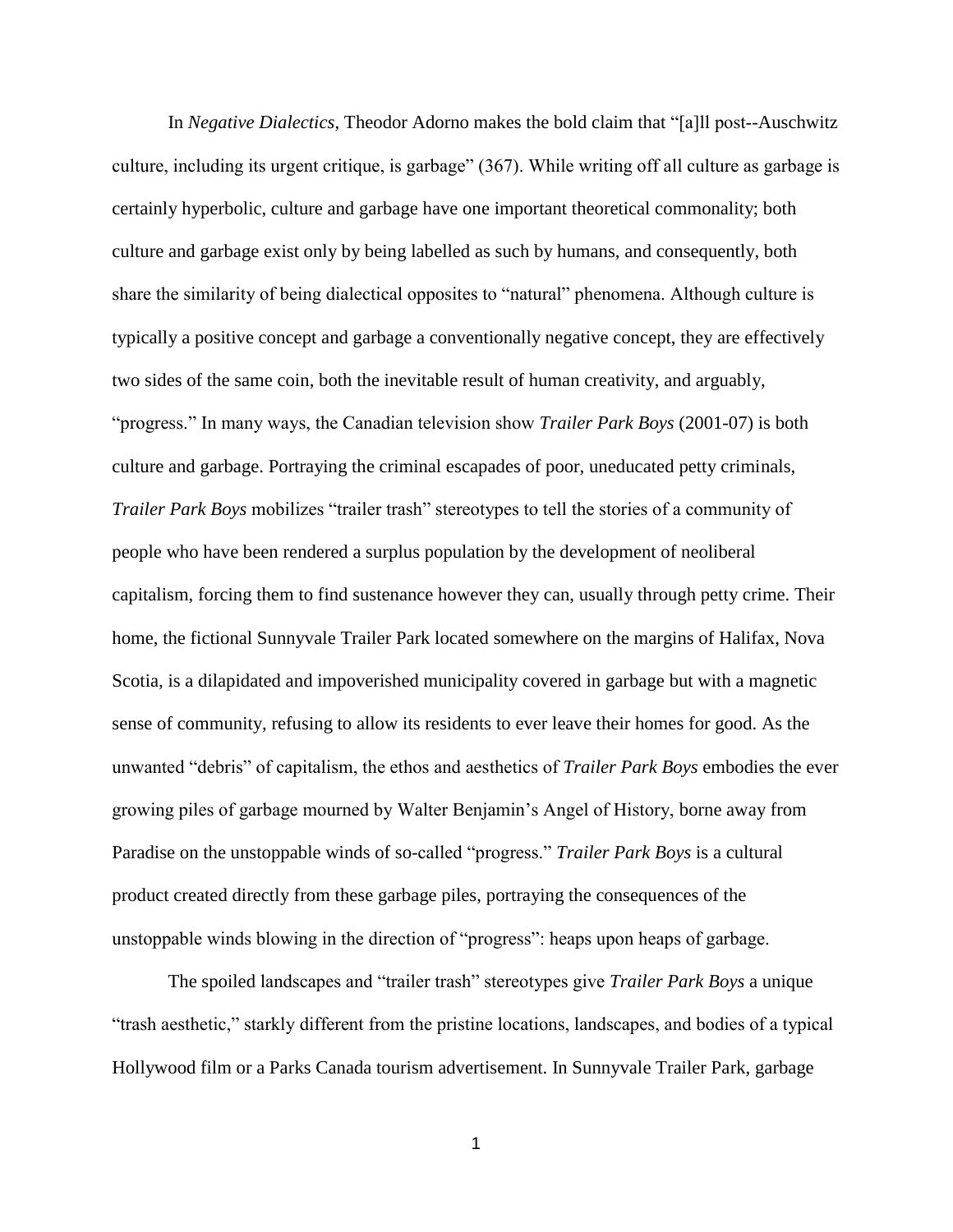has become part of the "natural" landscape and is simply a way of life, as many of its citizens earn money through various schemes involving garbage. However, by focusing on the ugly elements rather than the beautiful, *Trailer Park Boys*'s "trash aesthetic" of spoiled landscapes and "trashy" people has the effect of undermining the dialectic of nature and culture, refusing to allow the trash of capitalism to be located in a separate domain from nature. The effect of this "trash aesthetic" is a dramatic levelling of the dialectic of nature and culture; while the landscapes of *Trailer Park Boys* have been spoiled by ever growing piles of trash, these trash piles form the new "natural," refusing to be swept under the rug so that carefully monitored enclaves of nature might remain pristine.

For Theodor Adorno and the other cultural critics of the Frankfurt School, the progress of industrial capitalism culminated in the development of culture industries, where cultural production no longer consisted of the creative production of unique and inspired cultural artefacts, but industrially produced copies designed to appeal to the lowest common denominator. In *Dialectic of Enlightenment*, Horkheimer and Adorno argue that "[a]ll mass culture under monopoly capitalism is identical" (*Dialectic of Enlightenment* 95). Due to the sheer scale afforded to capitalists by developments in industrial production capacities as well the development of new technologies such as film and television after World War II, cultural products could be produced and reproduced on massive scales, rendering most culture a factory run of sameness. While traditional art and other cultural products such as sculptures and paintings could, in theory, always have been reproduced or copied, the ability of industrial technologies to create mass culture "present[ed] something new" for Walter Benjamin (218). For Benjamin, when an original work of art was "[c]onfronted with its manual reproduction, which was usually branded as a forgery, the original preserved all its authority; not so vis a vis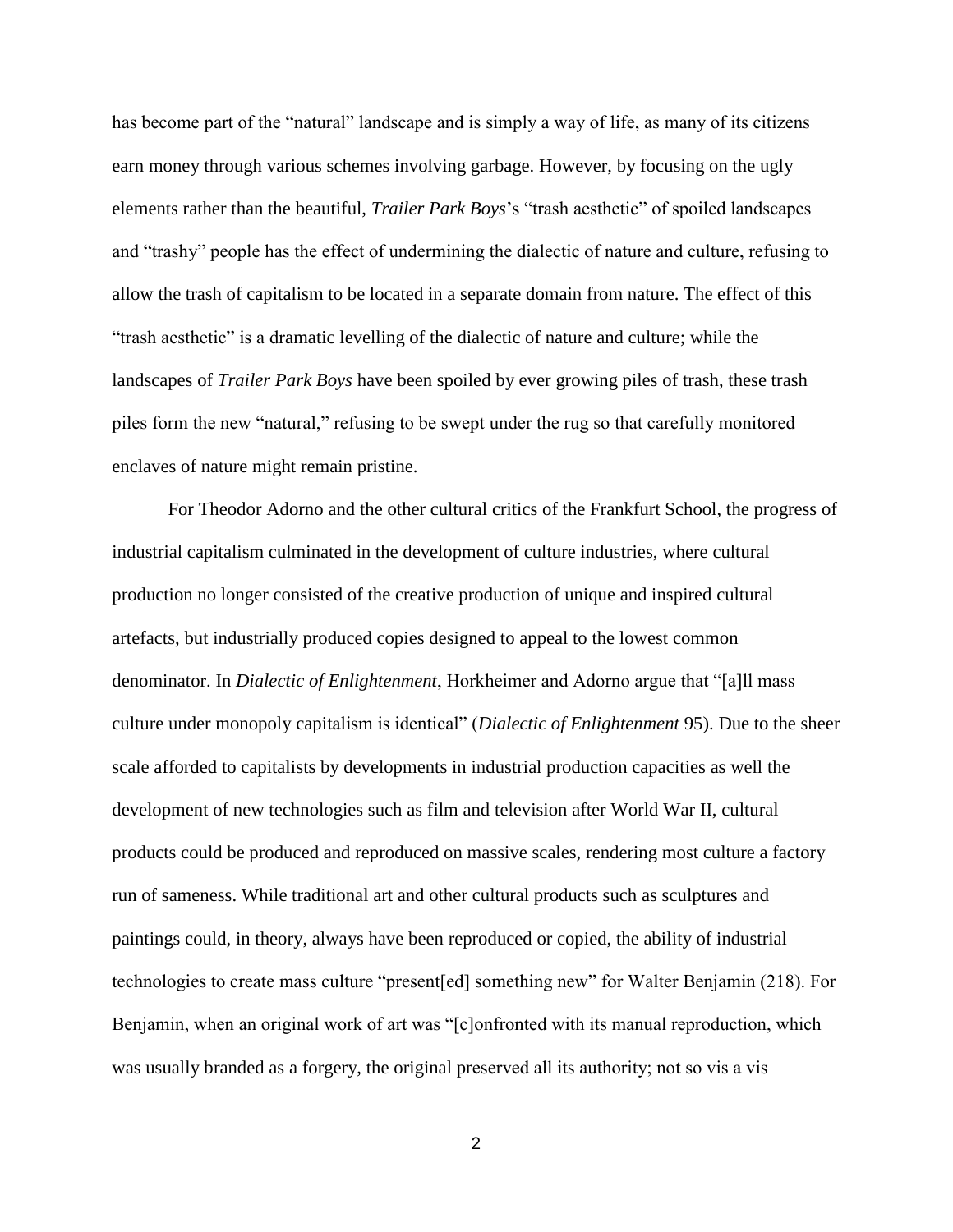mechanical reproduction" (220). The result of the mass mechanical reproduction of art and cultural products produced a fundamental change in "the reaction of the masses toward art… The conventional is uncritically enjoyed, and the truly new is criticised with aversion" (Benjamin 234). The ability for capitalists to produce culture on massive scales, in some sense, benefits both producers and consumers, as Wolfgang Fritz Haug explains:

[s]ince the vast majority of people can find no worthwhile goal within the capitalist system, the distraction industry appears to be a good investment for the system as a whole, as well as for competently run private capital. The need of those at the bottom to be distracted from this aimlessness meets the need of those at the top to distract attention from the dominance of the capitalist class interests (120).

This culture of sameness, distraction, and profit is where the Frankfurt School directed their broad and pessimistic critiques of mass culture under capitalism.

It is from this angle of contempt for the culture industries that Adorno makes the perhaps hyperbolic claim that "[a]ll post--Auschwitz culture, including its urgent critique, is garbage" (*Negative Dialectics* 367). While this claim presents a sweeping and perhaps exaggerated dismissal of modernity, the use of the term "garbage" gives a disposable and superfluous dynamic to culture. In this sense, Adorno sees post-Auschwitz culture as consisting of the production of products that are, in his estimation, artistically and intellectually empty and valueless. While these mass produced cultural products may have a function―distracting the masses and procuring profit—this very function is what should disqualify them from being considered culture. Adorno argues that the forms of post-Auschwitz culture that are circulated, such as film and television, tend to lack the sincere artistic qualities and intentions of traditional culture, and "the truth that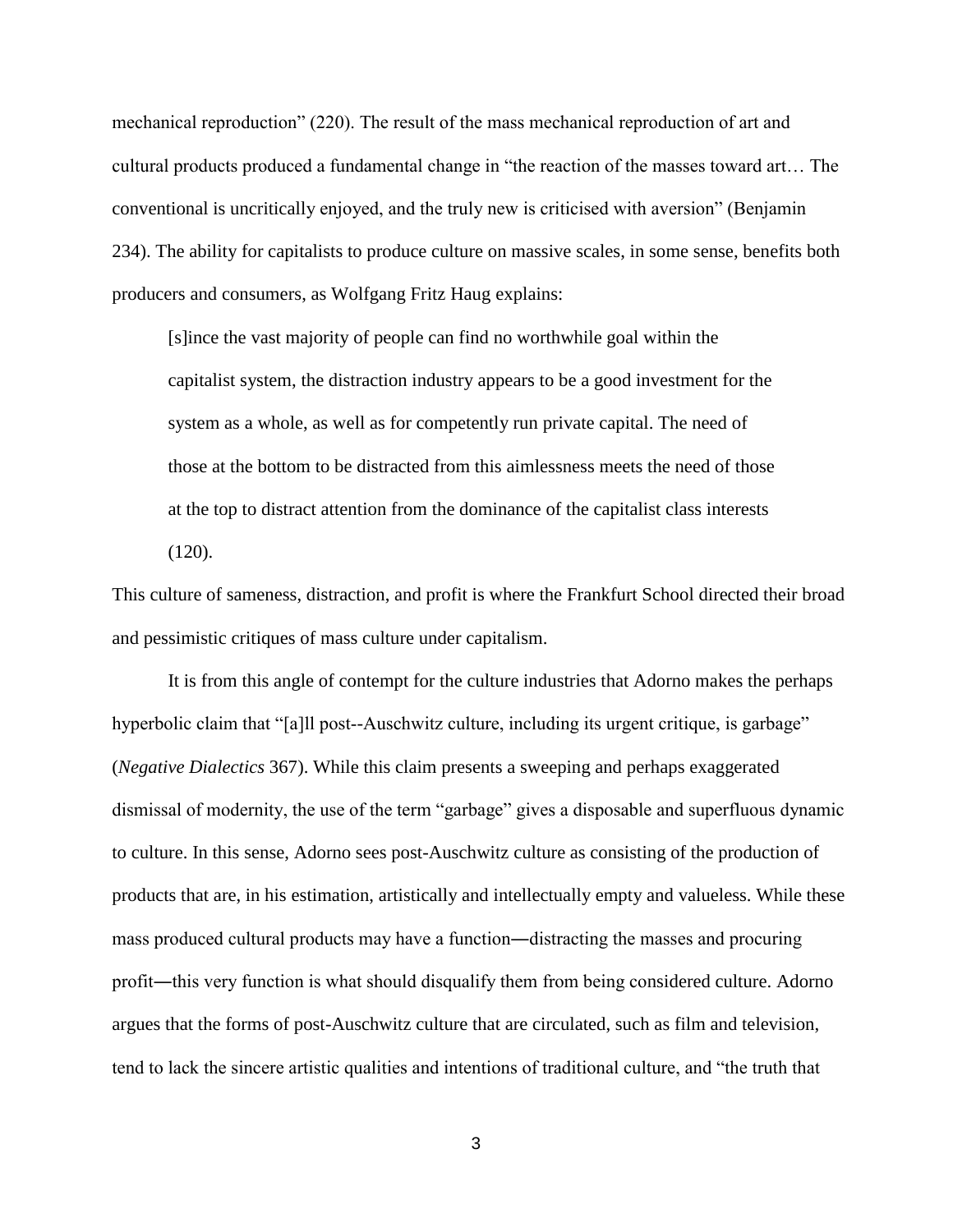[the culture industries] are nothing but business is used as an ideology to legitimize the trash they intentionally produce" (*Dialectic of Enlightenment* 95). In this sense, Adorno views post-Auschwitz cultural production as involved in the production of meaningless kitsch and planned obsolescence, while the cultural criticism necessary to expose these problems is severely lacking. However, while Adorno has no qualms trashing modern mass culture, Adorno likewise sees classical culture<sup>1</sup> as bound for the landfill. For Adorno, "[s]ociety today has no use for art today and its responses to it are pathological. In this society, art survives as reified cultural heritage and as a source of pleasure for the box-office customer, but ceases to have relevance as an object" (*Aesthetic Theory* 22). In a process of mass forgetting, collective heritage has become "[n]eutralized and readymade [and] traditional culture has become worthless today. Through an irrevocable process its heritage... has become expendable, to the highest degree, superfluous, trash" ("Cultural Criticism" 162). In place of traditional culture, late capitalist societies have substituted selfsame made-in-China junk for unique cultural artefacts, causing these traditional art objects to lose the relevance and meaning they once had. Taking both of these claims at face value, then, is to accept that under capitalism, culture on the whole has been tainted, its sacredness and meaning compromised by the profane interest of profit, rendering it essentially valueless, worthless, trash. The past has been discarded into the wastebin of history, and the culturally bankrupt and soon-to-be obsolescent cultural products that are being produced today are merely thinly veiled garbage passed off as culture, a cheap and disposable substitute that lacks the substance of its origins.

<sup>&</sup>lt;sup>1</sup> While I have deliberately selected passages from Adorno's work that portray a convenient and totalizing split between "high" and "low" culture, Adorno elsewhere pushes back against such a convenient split between the popular and the intellectual. In a letter to Walter Benjamin, Adorno frames "high" and "low" culture as a dialectic, writing that the high and low are "torn halves of an integral freedom to which, however, they do not add up" as they both "bear the stigmata of capitalism" (129-30).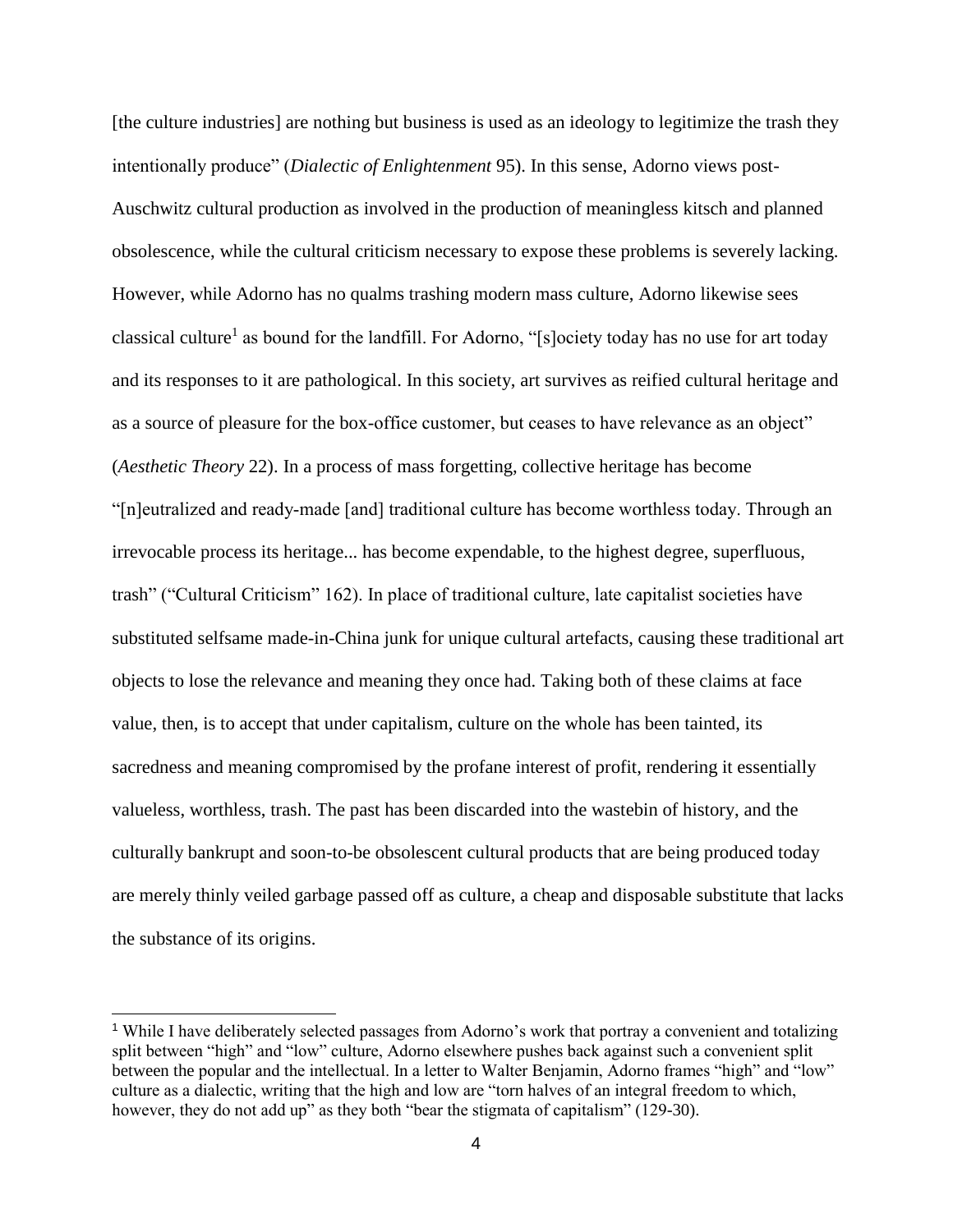This comparison of culture with garbage has particular relevance when examined in light of Adorno's aesthetic writings. For Adorno, art is the subject of a dialectic of beauty and ugliness, and only a dialectic of the two within a certain piece of art can render it beautiful. Adorno's conceptions of ugliness and beauty bear many similarities to the nature/culture dialectic. For Adorno, ugliness emerges "from the principle of violent destruction that is at work when human purposes are posited in opposition to nature's purposes" (*Aesthetic Theory* 69). In this way, garbage, which poses existential threats to both nature and culture, becomes a "human purpose." However, contrary to a conservative conception of beauty as being constituted of elements that are entirely beautiful and free of garbage, Adorno argues that ugliness becomes vital to any representation of beauty, as the ugly "becomes in some higher sense beautiful because it has a function in an overall pictorial composition or because it helps produce a dynamic equilibrium" (*Aesthetic Theory* 68). Without some degree of ugliness, Adorno argues that art becomes relegated to the level of "sugary trash" or kitsch, which Adorno defines as "the beautiful minus its ugly counterpart." Without a certain levelness of ugliness, kitsch "becomes subject to an aesthetic taboo that in the name of beauty pronounces kitsch to be ugly" (*Aesthetic Theory* 71). In order for art to be beautiful, it must contain these very elements of the human—ugliness, destruction, garbage—to reflect the dialectic of beauty, lest it become kitch. It is here where the aesthetic groundwork for a "trash aesthetic" begins to emerge.

Just as Adorno views art as containing a dialectic of the ugly with the beautiful, Adorno likewise views art as reflecting a greater dialectic of nature and the domination of nature. For Adorno, art reflects a "dialectical tension between nature and domination of nature, a dialectic that seems to be of the same kind as the dialectic of society" (*Aesthetic Theory* 7). This dialectic of nature and domination over nature, aided by the technological developments of bourgeois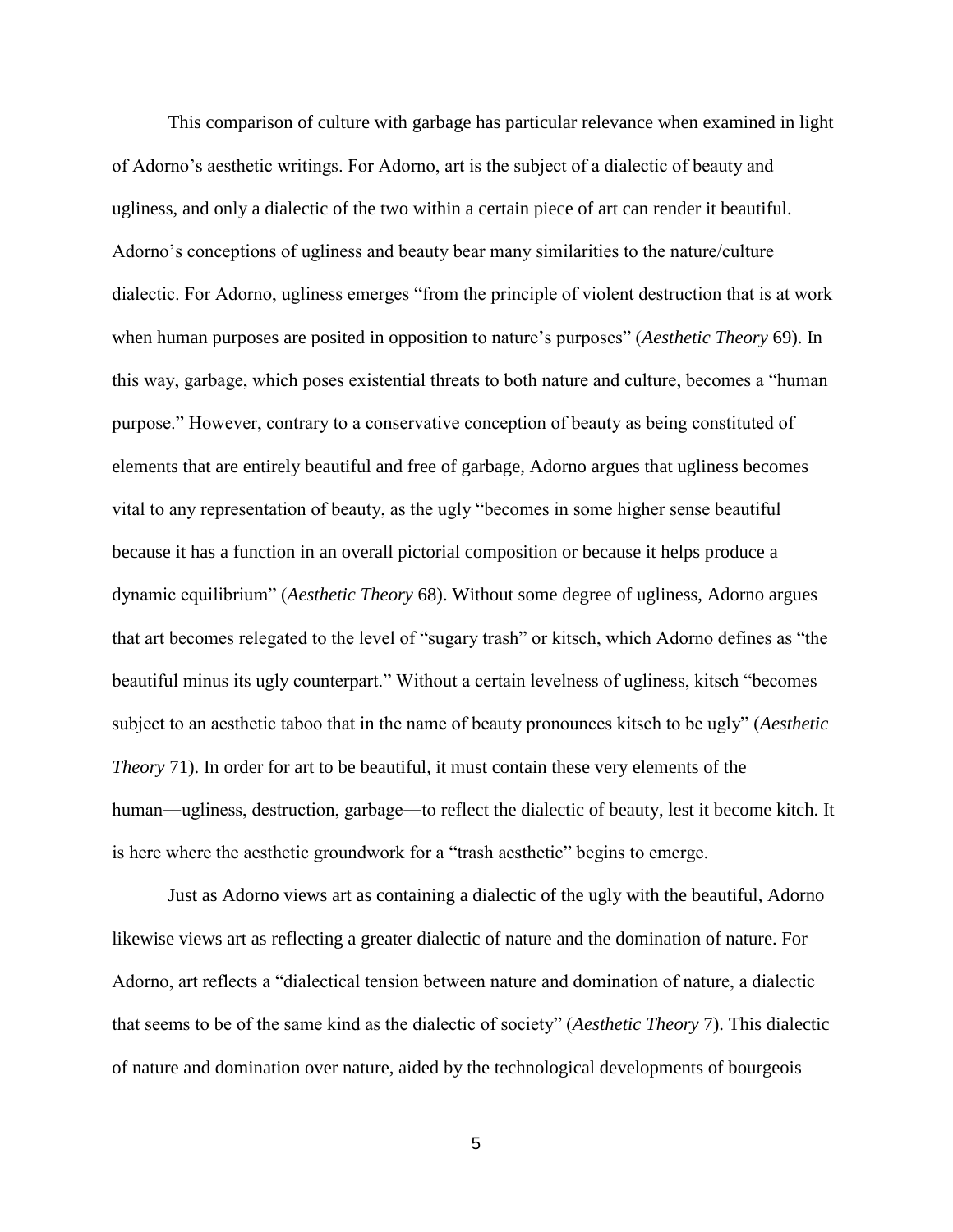capitalism, necessarily leads to the domination of some human beings by others. As Lambert Zuidervaart explains,

[i]n the control of nature (*Naturbeherrschung*), [Adorno] says, control by nature over its human members gives way to control over nature by human beings, first through magic and myth, then through rational labour; the control of nature unfolds into the domination of some human beings over others, into suppression of nature within human beings, and into domination of all human beings by what they have made; and domination either will culminate in a catastrophe―the complete destruction of life―or will lead to a reconciliation that transcends control and domination via control and domination (Zuidervaart 84).

For Adorno, this dialectic of nature and domination of nature not only accounts for the current ecological crises caused by global capitalism, but also places a hard distinction between nature and culture under capitalism, inherently separating human societies from conceptions of the "natural." Adorno argues that by condemning the ugly landscapes ruined by industry or garbage,

the bourgeois mind zeroes in on the appearance of the domination of nature at the precise juncture where nature shows man a facade of irrepressibility. That bourgeois condemnation therefore is part of the ideology of domination. This kind of ugliness will vanish only when the relation between man and nature throws off its repressive character, which is a continuation rather than an antecedent of the repression of man. Chances for such a change lie in the pacification of technology, not in the idea of setting up enclaves in a world ravished by technology (*Aesthetic Theory* 70).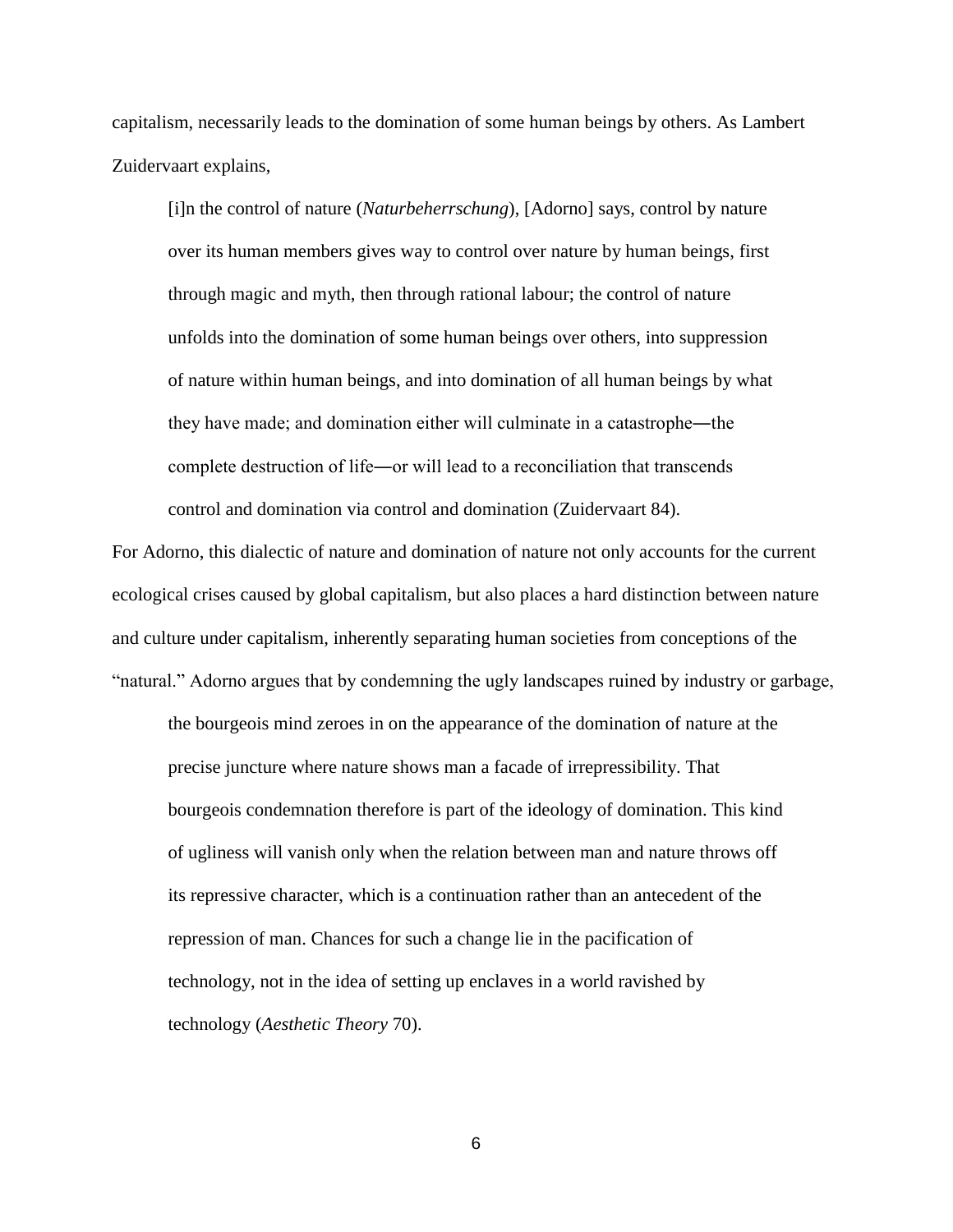For Adorno, the distinction between nature and culture, aided by the ideological commodification of nature through constructed nature enclaves such as national parks, perpetuates the dialectic of the domination of nature, which ultimately leads to humans dominating other humans.<sup>2</sup> In order to distance capitalist societies from the domination of nature, natural landscapes which have been upset by humans must be collectively reclaimed for their aesthetic value, and not merely cleaned up or beautified. Only by collectively viewing trashed landscapes as containing some type of redemptive beauty through their ugliness, then, can humankind move past this dialectic of domination and progressively combat the ecological crises it faces.

Garbage, one of the prime symptoms of every ecological crisis, is inseparable from humanity. However, while garbage is often implicated in the rhetoric of some type of short term crisis, $3$  the reality is that garbage has been produced by all human societies throughout history; as John Knechtel notes, "[trash's] production is rooted in survival, represented in every culture, and magnified by economic success. To purge the earth of garbage would be to destroy our own reflection" (9). Although few human societies have looked at garbage favourably, garbage has proved to be a permanent aspect of human life; despite our best attempts to eliminate waste from production and consumption, as Barry Allen rightly observes, "[t]hermodynamics may suggest otherwise" (207). With a complete elimination of garbage impossible, humans have always been

<sup>&</sup>lt;sup>2</sup> This ideological domination over nature leading to the domination of some people by others was epitomized by the Nazis, with their rhetoric of "natural" racial hierarchies and the resultant "trash disposal" that occurred in the form of ethnic cleansing.

<sup>&</sup>lt;sup>3</sup> A prominent example of garbage constructed through rhetorical crisis is Vance Packard's 1961 book *The Waste Makers*. Despite its proximity in time to Rachel Carson's *Silent Spring* (1962), *The Waste Makers* speaks little of ecological crisis, but rather of cultural crisis. Packard's populist and alarmist critique glorifies the "good old days" when products were manufactured with durability and quality and bemoans the change in American manufacturing culture towards planned obsolescence. The waste problem for Packard lies more in the decline of manufacturing standards with planned obsolescence than with the ecological problems associated generation of vast amounts of garbage from disposable products.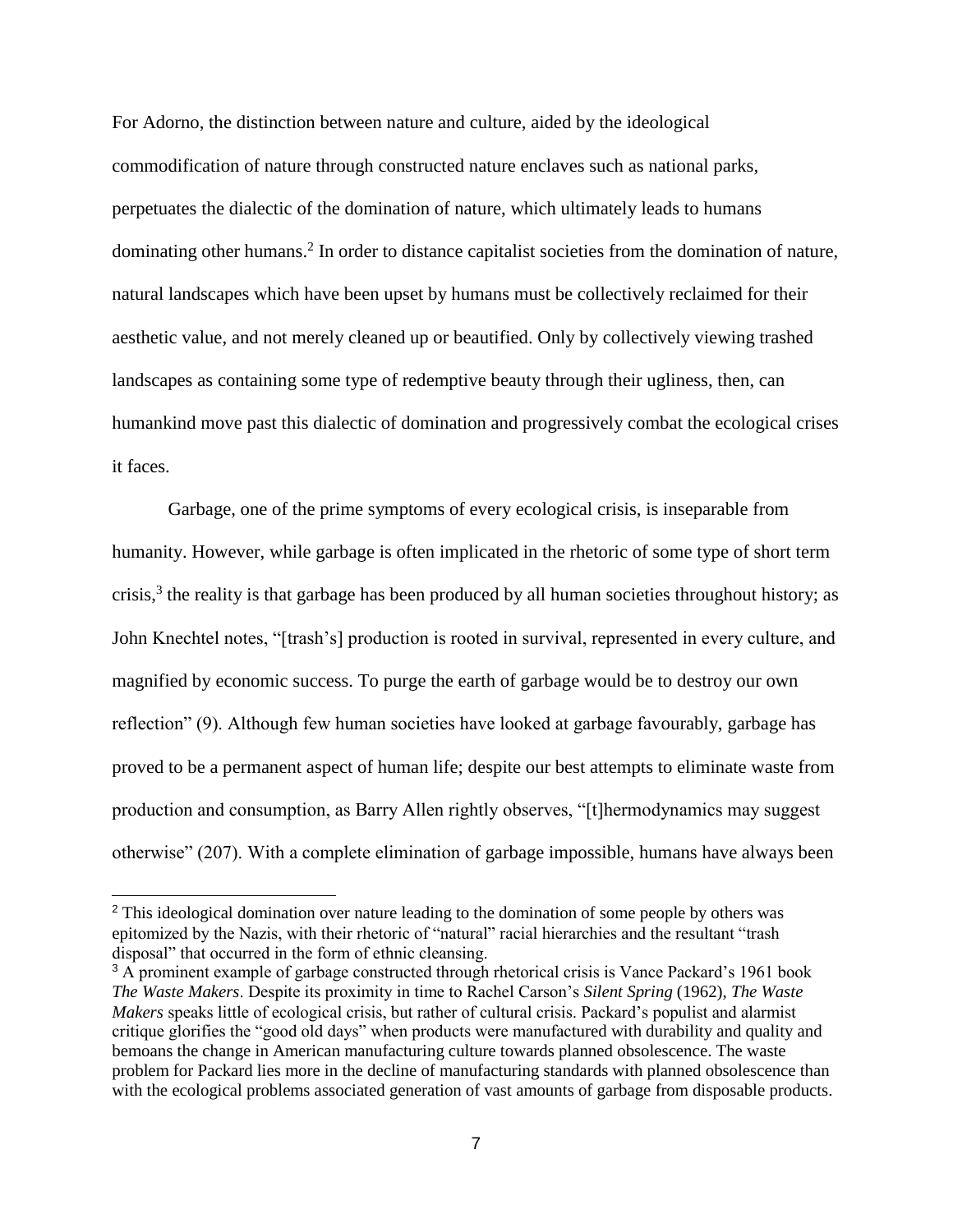forced to "deal" with the garbage we produce, managing it, administrating it, and hiding it from sight, which always incurs a cost. As Rathje and Murphy note, garbage has typically been dealt with in four different ways: "dumping it, burning it, turning it into something that can be useful (recycling), and minimizing the volume of material goods - future garbage - that comes into existence in the first place" (Rathje and Murphy 33). While dumping waste and garbage in the streets, rivers, and oceans<sup>4</sup> is still practiced in many places around the world, many cities have realized that bacteria and illness tend to follow garbage and have taken to disposing of garbage in landfills. In fact, the Fresh Kills landfill in Staten Island, New York, was, at one point in time, the largest man made structure on earth (Rathje and Murphy 4). Despite its shortcomings, placing garbage in landfills has become the most popular method of garbage administration today. Burning garbage produces harmful pollutants, making it less than ideal, and while popular recycling movements have made progress, according to Judd Alexander, the type of trash that has experienced the greatest growth in the last 20 years is "miscellaneous non-durable goods;" single use disposable items designed with planned obsolescence in mind (Alexander 18). Despite attempts to limit the production of garbage, the amount of garbage produced by humans paradoxically grows, demanding more and more effort to be spent administering it.

Garbage has a unique and ironic way of revealing social class. On the one hand, the metrics which are typically used to identify high standards of living, such as GDP and HDI, are tied to greater production of garbage; countries with higher GDP's tend to produce more waste

 $\overline{a}$ 

<sup>&</sup>lt;sup>4</sup> A much publicised story leading up to the 2016 Olympics in Rio was the poor quality of the water in the surrounding ocean due to the dumping of raw sewage into the ocean. The Associated Press reported that the amount of viruses found in the bodies of water to be used for the open water swimming, sailing, and rowing events to be 1.7 million times the level considered safe in the United States and Europe (Barchfield). However, in an ironic twist, rather than spending money cleaning up their waterways or installing sewage treatment plants, Brazil's troubled government built walls along many highways near the Olympic venues to hide the sight of their urban poor from tourists, effectively sweeping their "human trash" under the rug.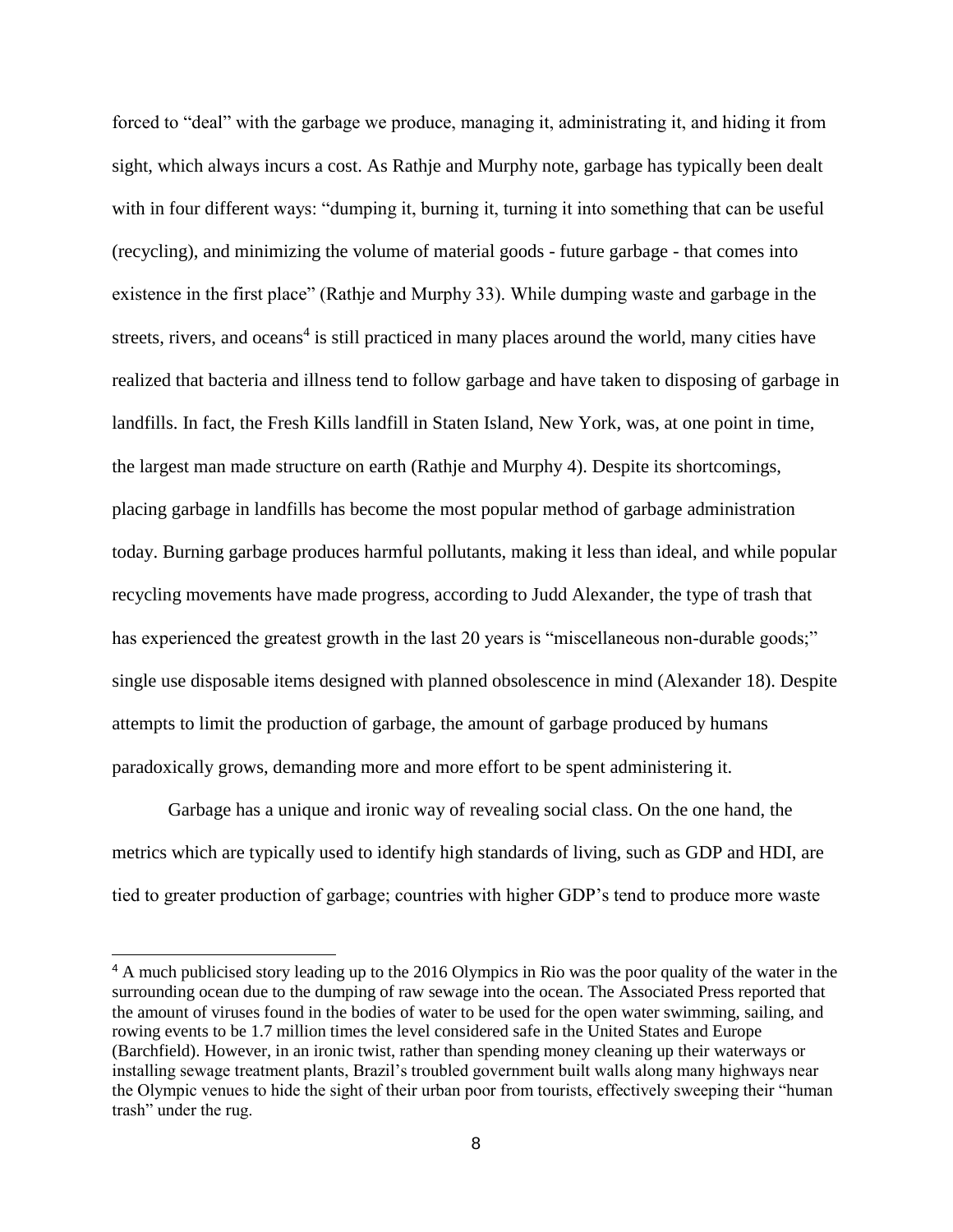per person than countries with lower GDP's (Brown 48). However, on the other hand, highly developed countries also have the luxury of being able to worry about waste reduction and efficiency, while structurally underdeveloped countries do not have the same privileges when developing their economies. As D. Paul Brown explains,

developed nations have learned to respond to the negative realities of excessive waste generation and have undertaken steps to mitigate and reduce waste…

Developing nations have tended to set their priorities on development and many

have ignored the realities of the negative consequences of industrialization and

increased growth which are associated with modernization (51)

Within developed countries, garbage likewise reveals a class division. Traditionally, the privilege to waste things belonged only to the rich, and as Greg Kennedy comments, "[f]or either leisure or consumption to persuasively demonstrate wealth, they must involve excess" (17). However, as Gillian Whiteley notes, a new type of targeted consumer class has recently emerged called "LOHAS" (Lifestyle of Health and Sustainability). "Lohasians," typically affluent individuals concerned with the environment, are marketed products such as "eco-tourism, organic/recycled products, environmentally-friendly appliances, houses built using renewable resources and energy, socially responsible investment, green transport," usually carrying a premium price as a concession for some type of positive environmental impact (Whiteley 21). However, while the rich work to reduce their "ecological footprints," the less affluent lack the privileged economic positions to worry about reducing consumption.<sup>5</sup> As Judd Alexander notes, "the largest

<sup>5</sup> While recycling tends to be associated with new technologies and the spread of the the affluent LOHAS lifestyle, many of the urban poor worldwide engage in recycling as a means of survival, and Rathje and Murphy argue that these urban scavengers and ragpickers could be construed as recyclers. In Cairo, an urban community of trash pickers referred to as the *zabbaleen*, which literally means "garbage people" in Egyptian Arabic, survive by scavenging trash and processing it into usable materials. While the efficiency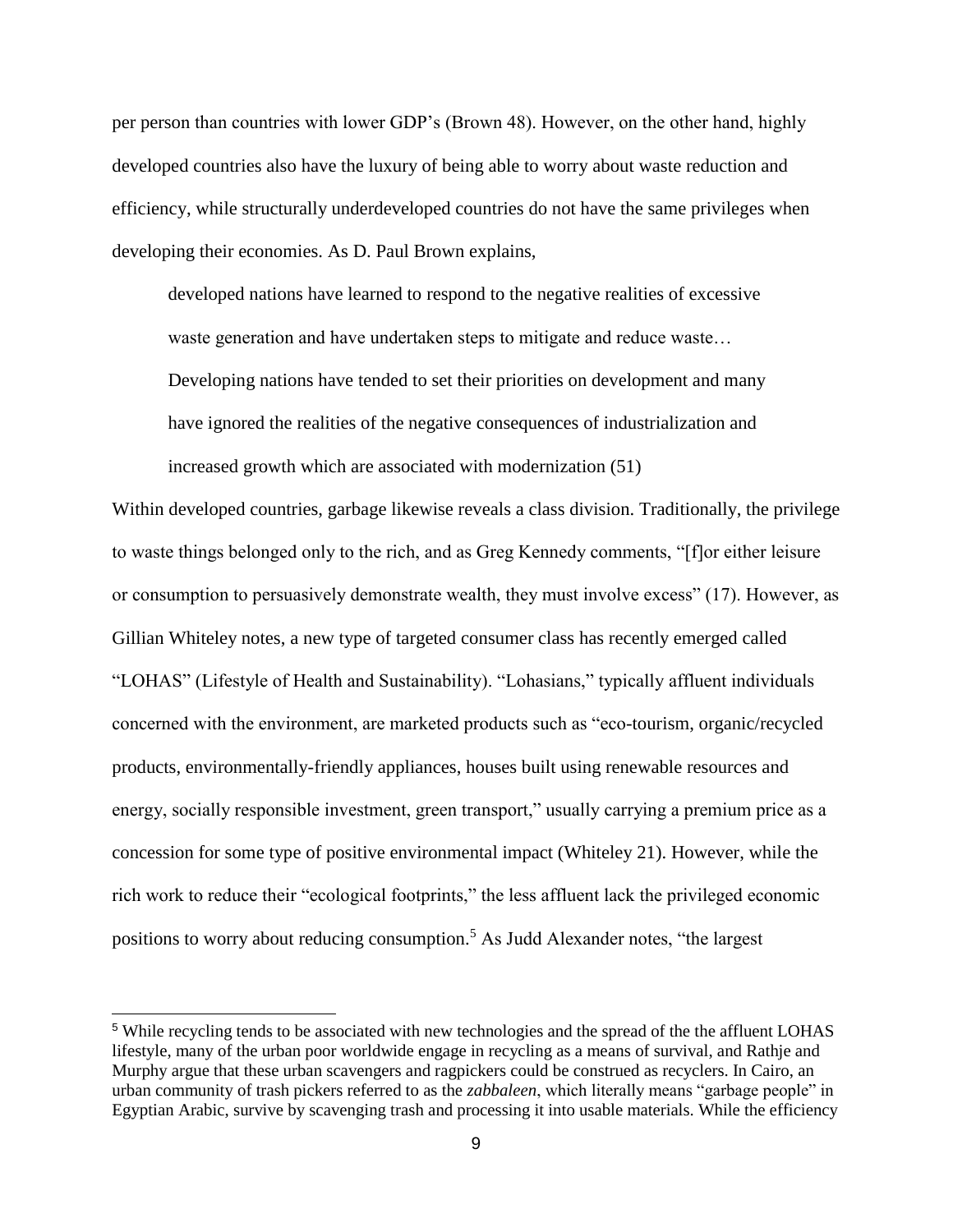producers of waste are not the most affluent citizens" (15). Lacking the economic security to worry about reducing their waste, the poor often end up paradoxically producing more garbage than the rich. For example, studying garbage in different neighbourhoods in Milwaukee and Tucson, Rathje and Murphy noted that in lower income areas, families consistently bought small sized packages of everything from cereal, to laundry detergent, to canned food, while more affluent families purchased "economy size" packages. The result of this is, as Rathje and Murphy note, a "terrible irony," as "the poor end up throwing away more packaging per ounce of useful product than the affluent do" (66). This ironic tendency of the poor to produce more waste than the rich poses a fundamental challenge to global development, as developing countries in the process of capitalist development become held to a different standard than those already highly developed.

While trash is an inevitable aspect human existence, precisely what constitutes trash will always be open to contestation. Greg Kennedy argues that waste exists as a result of "the inevitable human habit of evaluation," and as long as human societies collectively make distinctions "between positive and negative, we will always face waste" (2). The socially defined nature of garbage presents a transient quality to trash, as there quickly becomes no material that is intrinsically trash; as Walter Moser notes, "the same object may be considered garbage in one system and a useful, functional cultural artifact in another" (Moser). For Michael Thompson, garbage's lack of essential character presents the ability for garbage to transition to non-garbage based on a relatively simply theory of social value, which Thompson calls "rubbish theory." Thompson's rubbish theory operates on the assumption that objects can be divided into two categories: "transient" objects, objects that decrease in value, and "durable" objects, objects that

rate of their recycling systems rivals that of many developed countries, their recycling stems not from environmental concerns, but from the need to survive in the capitalist market (193).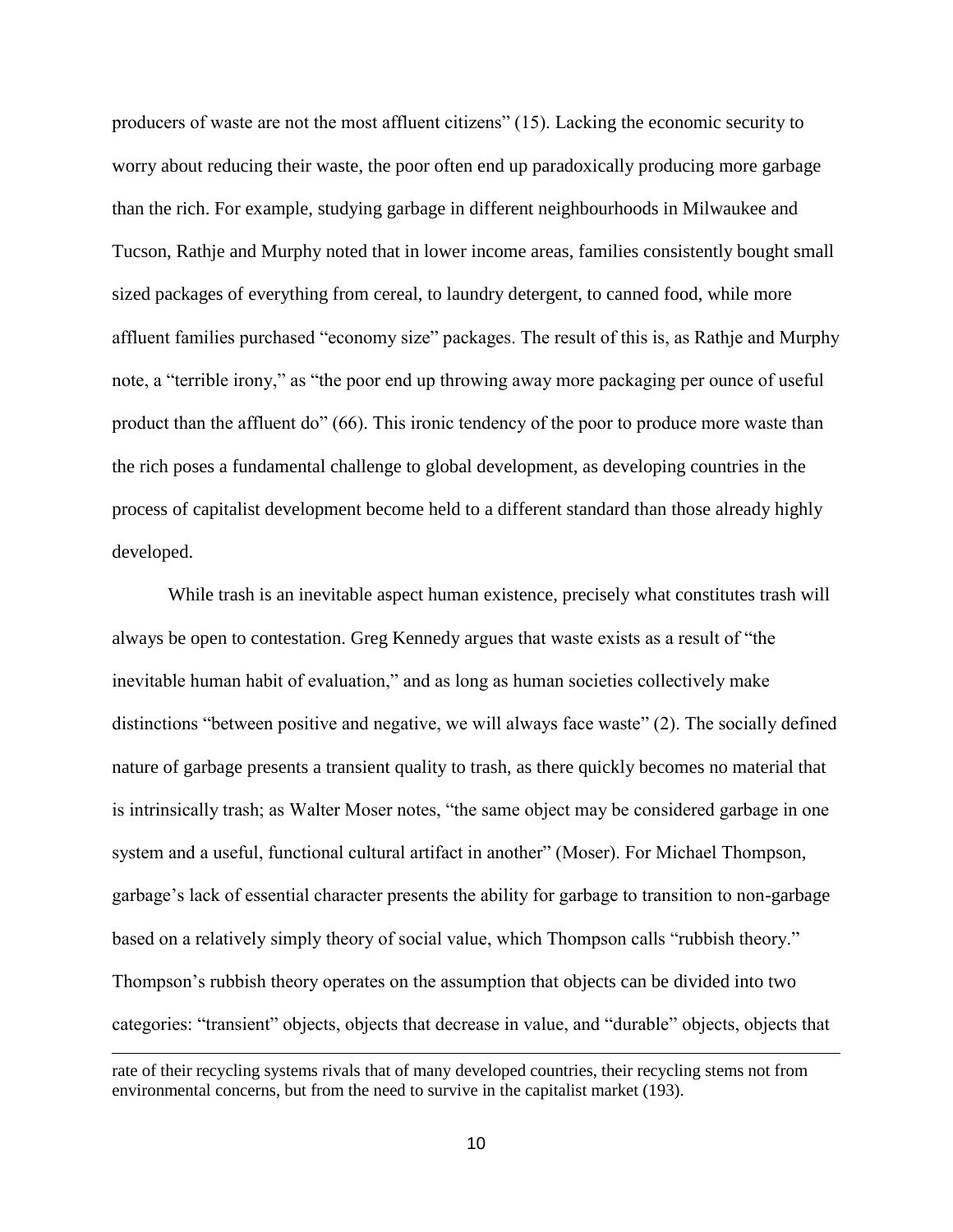increase in value. Thompson then proposes an intermediary category between transience and durability: rubbish. As a transient object becomes used, its exchange value eventually becomes zero, rendering it rubbish. However, at some point in time, the object can gain a sufficient level of rarity and demand that it can emerge from a "valueless limbo" and be transferred into durability (*Rubbish Theory* 9-10). However, while the precise coordinates of what constitutes waste are socially defined, the factor that distinguishes garbage from non-garbage is its objection to the smooth running of systems. Borrowing from Slavoj Žižek, Sarah A. Moore suggests thinking of waste as a "short circuit" or "parallax object," which Žižek defines as "a faulty connection in the network―faulty, of course from the standpoint of the network's smooth functioning" (*Parallax* ix). For Moore, it is not waste's universal material qualities, but its ability to disrupt the smooth functioning of capitalist systems of progress that causes it to "disturb or disrupt sociospatial norms" (781).

While garbage is generally considered ugly, art made out of repurposed or reclaimed garbage actually has a vibrant history, from Marcel Duchamp's objet trouvé movement of the 1910's and 20's (Whiteley 40) to the *Art of Assemblage* exhibition held at the Museum of Modern Art in 1961 (Whiteley 42). Part of the allure of working with trash as a medium, Gillian Whiteley argues, is that garbage as art presents the perfect "postmodern and postcolonial metaphor" for artists, utilizing the filthy detritus of consumer culture to create unique artifacts that can seemingly only be appreciated by the truly "cultured" (7). Whiteley argues that art made of garbage is often viewed "as a disruptive, transgressive art form which engage[s] with narratives of social and political dissent, often in the face of modernist condemnation as worthless kitsch," (8) allowing garbage art to act as "a signifier of urban alienation, disharmony with nature and social rupture" (40). In order to mobilize these resistant ethics and aesthetics of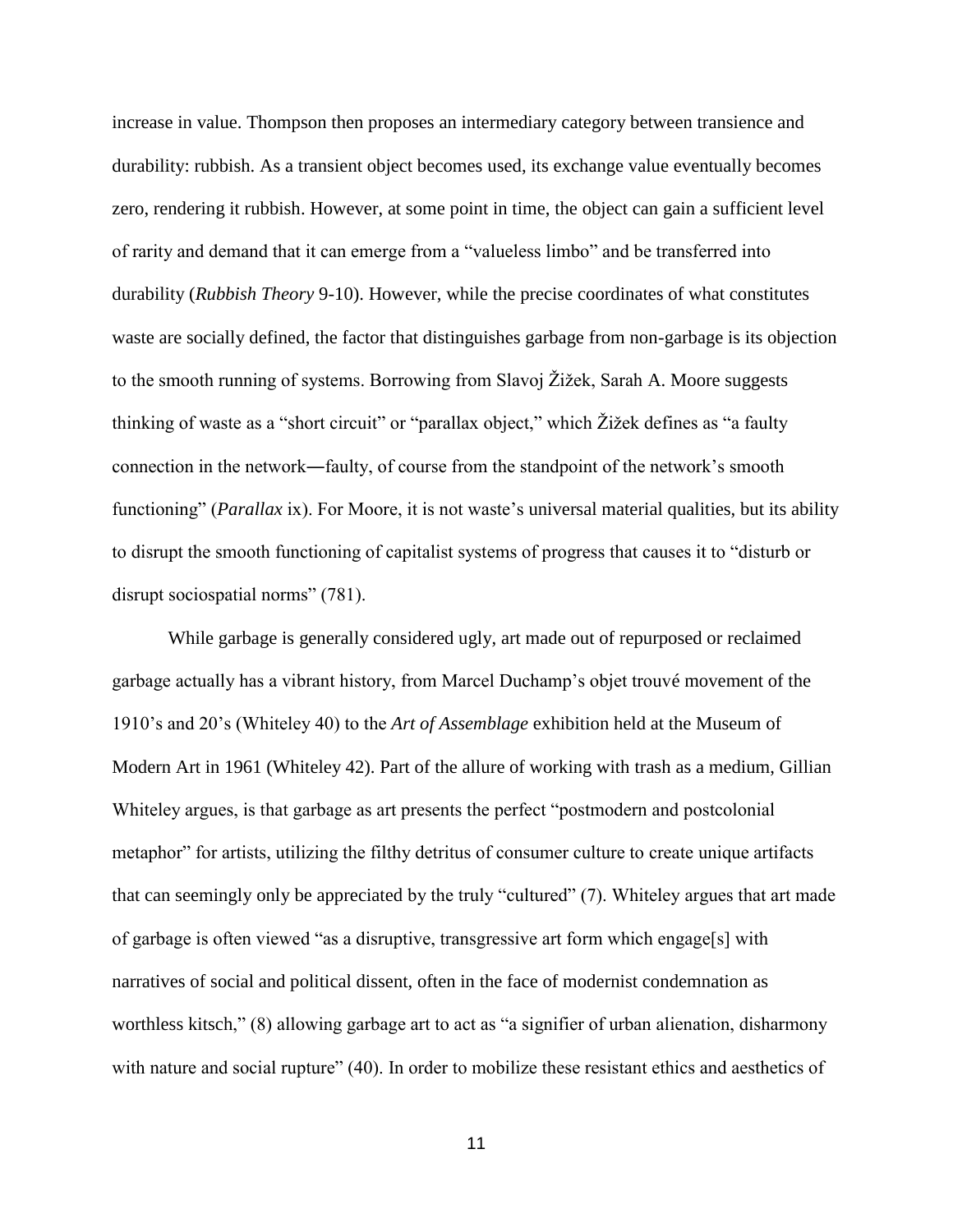trash, its substance must be reclaimed from the garbage can and its social value must be redefined from negative to positive; using Thompson's "rubbish theory" framework, what was once defined as disposable transience or worthless rubbish can become "durable," valuable, and unique simply by altering its social and symbolic context. What once disturbed the systems of production from smooth functioning can become reincorporated as an aesthetic commodity whose particularity and singular historical testimony renders it unique—while two candy bars may have originated from the same factory run, their wrappers will not have had identical lives, rendering each one unique. The uniqueness of appropriated trash gives it a sense of authenticity, allowing for a monetary monopoly on its uniquely crafted "trash aesthetic."

*Trailer Park Boys* utilizes the uniqueness of a "trash aesthetic" on a number of levels. Shot using handheld cameras at various Trailer Parks in and around Halifax, Nova Scotia, *TPB* offers a non-normative (but in some ways, more realistic) depiction of life on the margins of Canada during the neoliberal period. In contrast to the refined aesthetics of many contemporary North American television shows and films portraying lifestyles well beyond the means of the average North American film viewer, *Trailer Park Boys* portrays a diverse cast of characters whose lifestyles are below that of the average cinema goer*,* and in place of chiseled abs, beautiful landscapes, and penthouse suites, *Trailer Park Boys* offers up an impoverished community making their homes among trash.

*Trailer Park Boys* follows the misadventures of its three main characters, Ricky, Julian, and Bubbles, as they enlist the help of a motley crew of friends to concoct elaborate and often ridiculous illegal schemes of petty crime in order to get (relatively) rich. Pitted against "the boys" are alcoholic ex-cop Jim Lahey and his shirtless cheeseburger addicted assistant Randy, who represent the legitimate authority in their collective home of Sunnyvale Trailer Park. But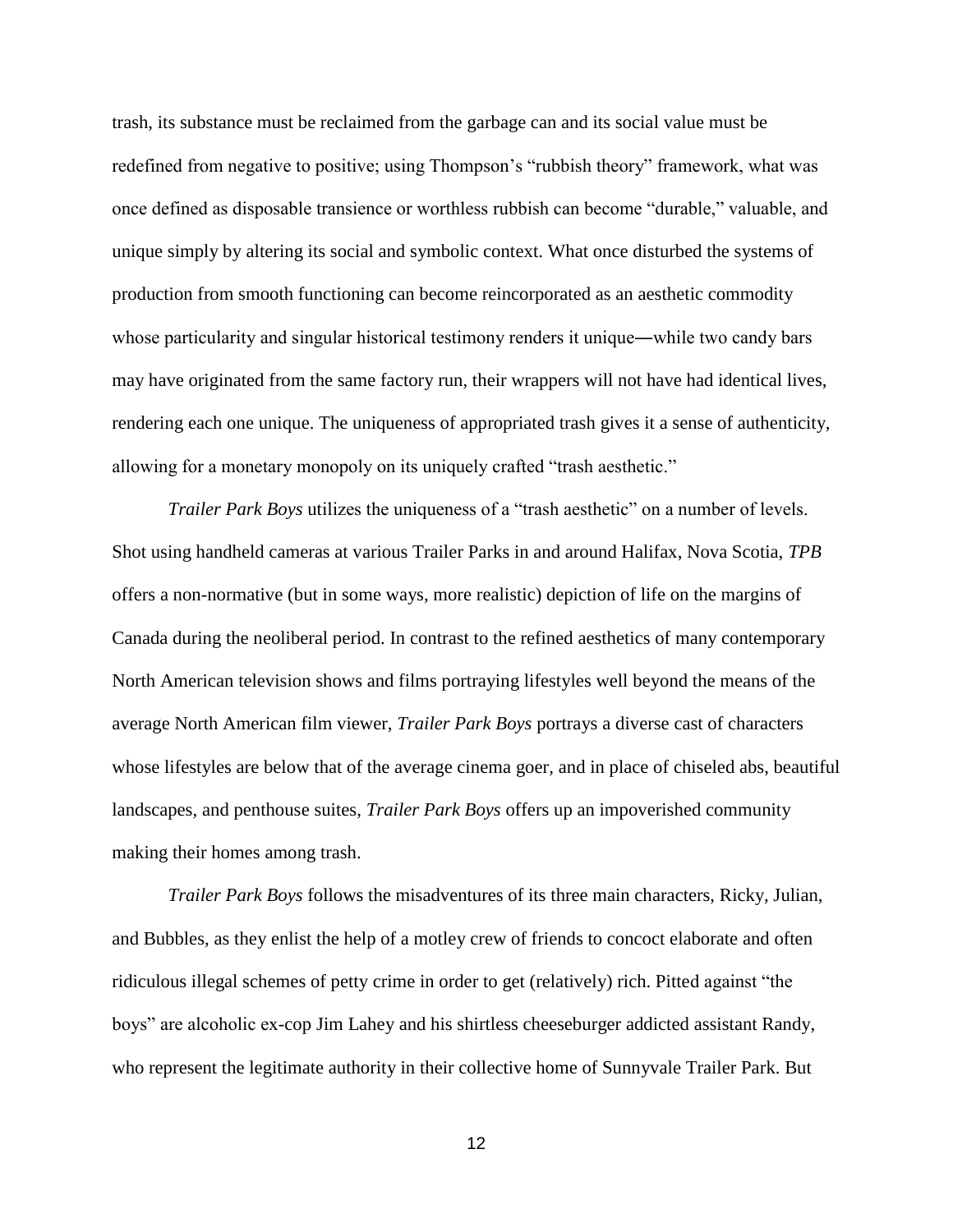despite the quaint sounding nature of the name "Sunnyvale," Patricia Hughes-Fuller argues that Sunnyvale is an "anti-pastoral" setting, in contrast to many other romanticised portrayals of Maritime life (105). Along with many trailers containing boarded up windows and derelict cars in the driveway, garbage is often seen blowing in the wind, and the park is patrolled by groups of "bottle kids"―young ruffians who throw glass bottles at everything and anything. Ricky lives in a beaten up old car dubbed "the shitmobile," and Ray, Ricky's father, literally lives at the municipal dump. *Trailer Park Boys* likewise portrays characters with non-desirable bodies. While Julian is often described as having big "sexy" muscles, many other characters have physical flaws that cause them to more so reflect the bodies of real people rather than the idealized bodies of Hollywood. Bubbles wears an enormous pair of coke bottle glasses in order to be able to see, and although Ricky's pompadour is always (somehow) meticulously styled, the clothes he wears often have tears and stains. Moreover, Jacob and Trevor, who act as "jail cover" for the boys, are referred to as "twiggy aliens" for being tall and skinny, and Randy is perpetually shirtless and is often teased for having a "massive hairy gut." A far cry from the penthouse apartments, corner offices, and white picket fenced houses in the suburbs presented in many television shows and films, *Trailer Park Boys* indeed crafts its aesthetic from the objects and people we normally avert our eyes from―trash.

The primary sense in which the characters of *Trailer Park Boys* embody cultural trash is through the mobilization of "white trash" and "trailer trash" stereotypes. Given the signifier "trash" being present directly in the name, the "trailer trash" stereotype has an ugliness and unseemliness as an essential component. The *OED* defines white trash as "[p]oor white people of low social status, especially when regarded as uneducated or uncultured" (OED Online).<sup>6</sup> Most

<sup>6</sup> While "white trash" and "trailer trash" are sometimes used interchangeably, their historical meanings are distinct. While the *OED* traces "white trash" back to 1821, the earliest example of "trailer trash" is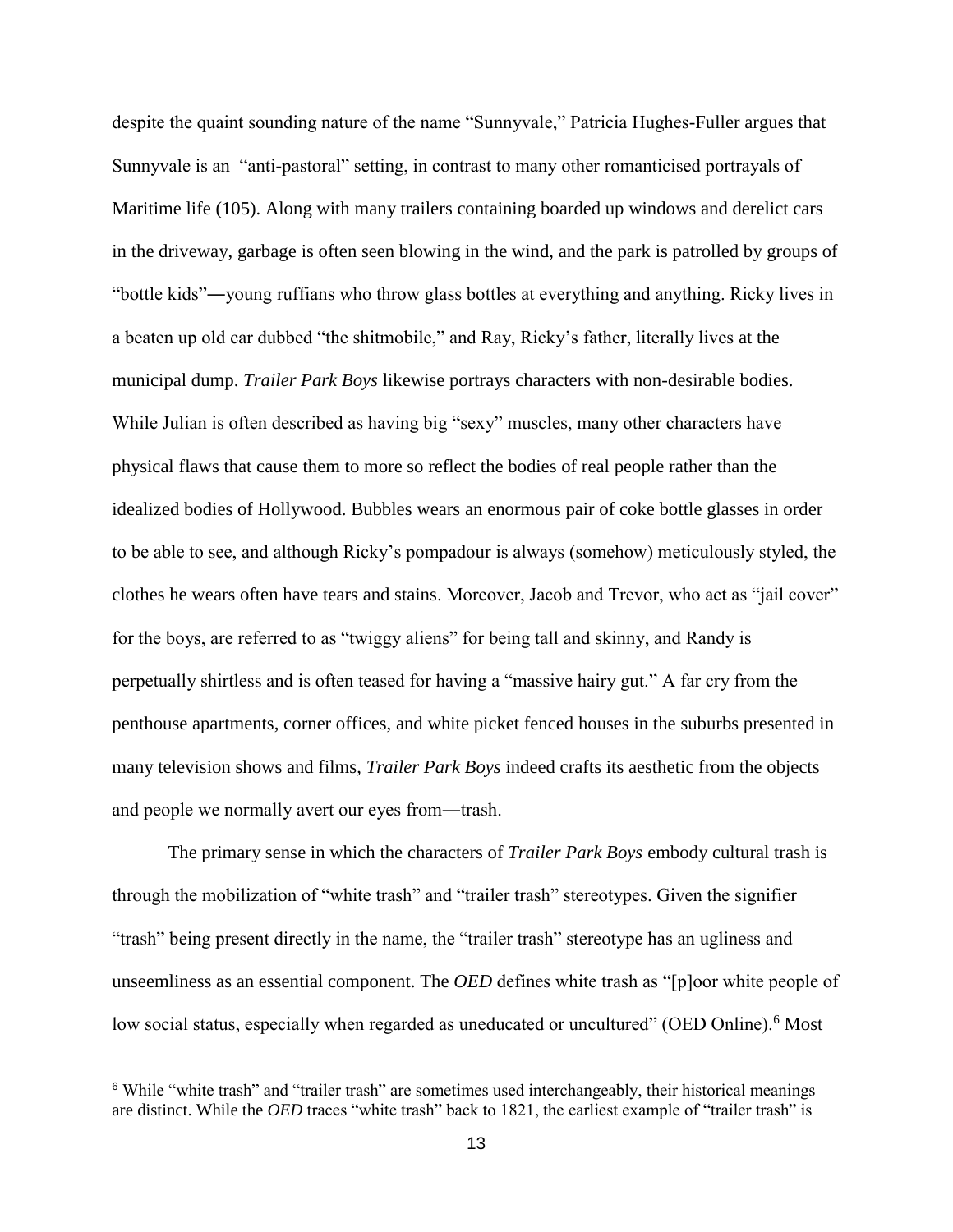scholars agree that the term "white trash" emerged from the Southern United states in the early 19th century, used by slaves and slaveholders alike as a derogatory descriptor to refer to poor whites who did not own slaves (Holtman 22). However, as Matt Wray notes,

[b]lacks may have invented and used the term *poor white trash* as an act of symbolic violence and micro political protest, but it was middle-class whites and elite whites who invested its meaning with social power, granting it the powers of social stigma and prejudice and enforcing its discriminatory effects with regard to labour (43).

By the 1920's, the ethnic cleansing of "white trash" became the cause of eugenicists in the Southern United States, as would-be social engineers lobbied for laws that would force poor whites who were "morally unacceptable and socially and culturally inappropriate" to become forcibly sterilized in an attempt to weed out "unfit" or "feeble-minded" whites (Wray 68). According to Janet Holtman, these attempts to cleanse the earth of "white trash" stemmed from the idea of "character." Holtman argues that "white trash" has traditionally been viewed as a problem of "character" and "honour," which was considered an essential and intrinsic quality (24). The notion of lacking "character" was not viewed as a redeemable problem that could be remedied, but as an essential cultural problem that could only be fixed through ethnic cleansing.<sup>7</sup>

Despite the cultural specificity of its origins, today "white trash" has lost its ties to the Southern United States and has become a racial slur used across North America to demarcate poor whites who not only lack wealth and intelligence, but more importantly, lack a perceived level of culture and whiteness. As Matt Wray summarizes, the stereotype of "white trash"

<sup>1943,</sup> with the primary difference being the "white" signifier (can "trailer trash" be non-white?). In this essay, the two terms will be used interchangeably, but their historical differences could be the inquiry of future research.

<sup>&</sup>lt;sup>7</sup> The term "ethnic cleansing" here carries much weight considering the fact that Adorno and the other writers of the Frankfurt School fled the Nazi ethnic cleansing.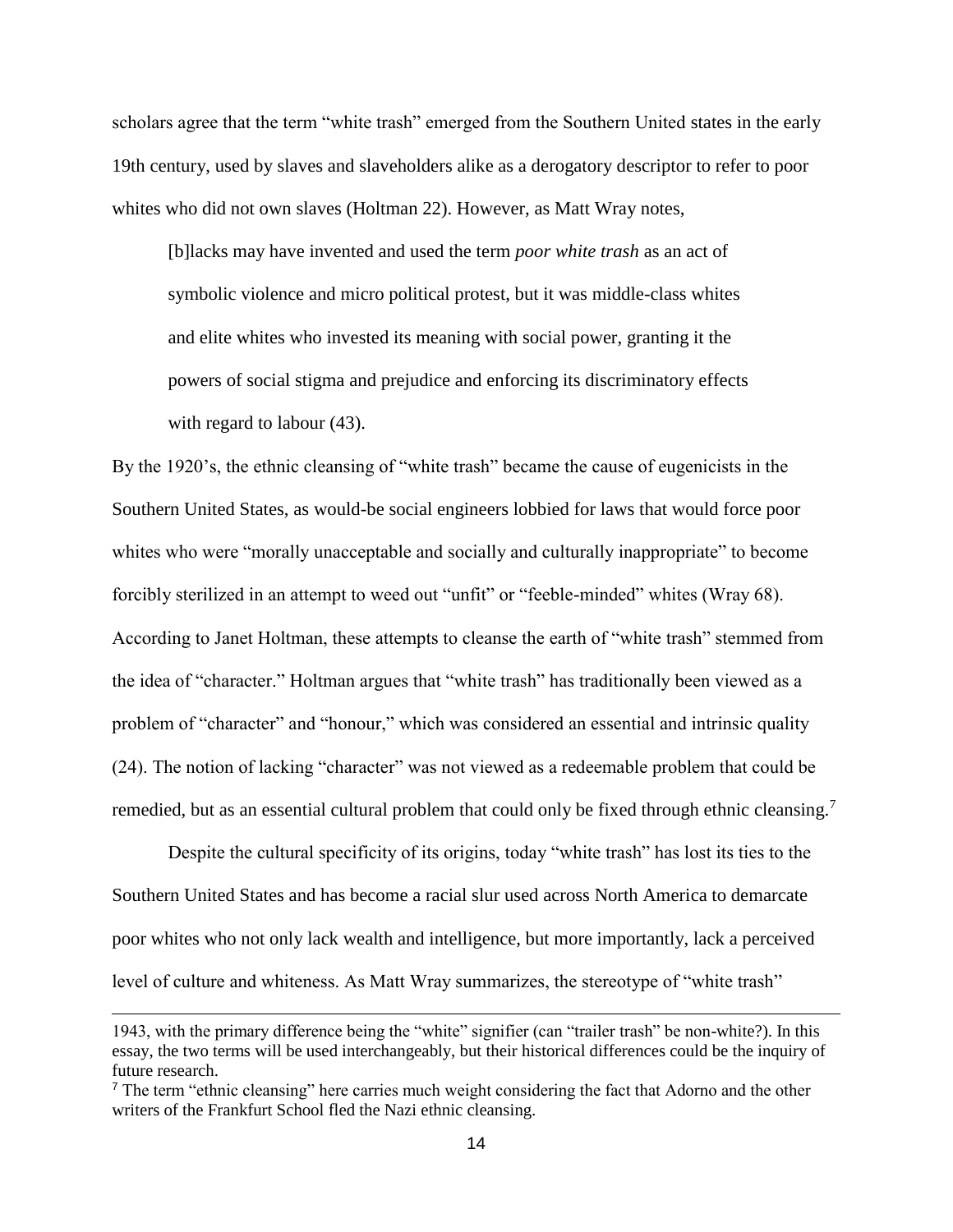"conjures images of poor, ignorant, racist whites: trailer parks and wife beaters, too many kids and not enough government cheese;" negative connotations indeed (1). For John Hartigan, the use of the term "white trash" insinuates a "contaminated identity" of whiteness, accusing its target of not having "the mainstream of proper class and racial identities among whites" (336) and suggesting that "the white racial order has been breached and compromised" (320). But while "white trash" conjures up a particular set of stereotypes, Hartigan argues that "there is no stable referent to the term," and it is often deployed rhetorically to demarcate the social boundaries between the speaker and the lower class. Unlike other subaltern terms which people may proudly identify as, such as redneck, "white trash," for Hartigan, is as much a rhetorical device as a cultural group, used by middle class or lower class whites to distinguish themselves from the very bottom of the social ladder (319). In demarcating others as "white trash," Hartigan argues, middle class whites seek to perpetuate the view that "there are only a few extreme, dangerous whites who are really racist or violently misogynist, as opposed, for instance, to a notion that racism is an institutional problem pervading the nation and implicating all whites in its operation" (324). In demarcating the white other as "white trash," poor whites are problematically marked as not living up the expectations of the white signifier, and by extension, not having culture.

Given the fact that the term "trailer trash" is often used as a synonym for sexism, racism, and intolerance, the ways in which racial and sexual tolerance function in Sunnyvale Trailer Park are quite remarkable. As Patricia Hughes--Fuller explains, the denizens of Sunnyvale have a high level of tolerance for both non--heteronormative sexual relationships and atypical (even problematic) racial identities. Despite the fact that J--Roc, the trailer park's resident white rapper,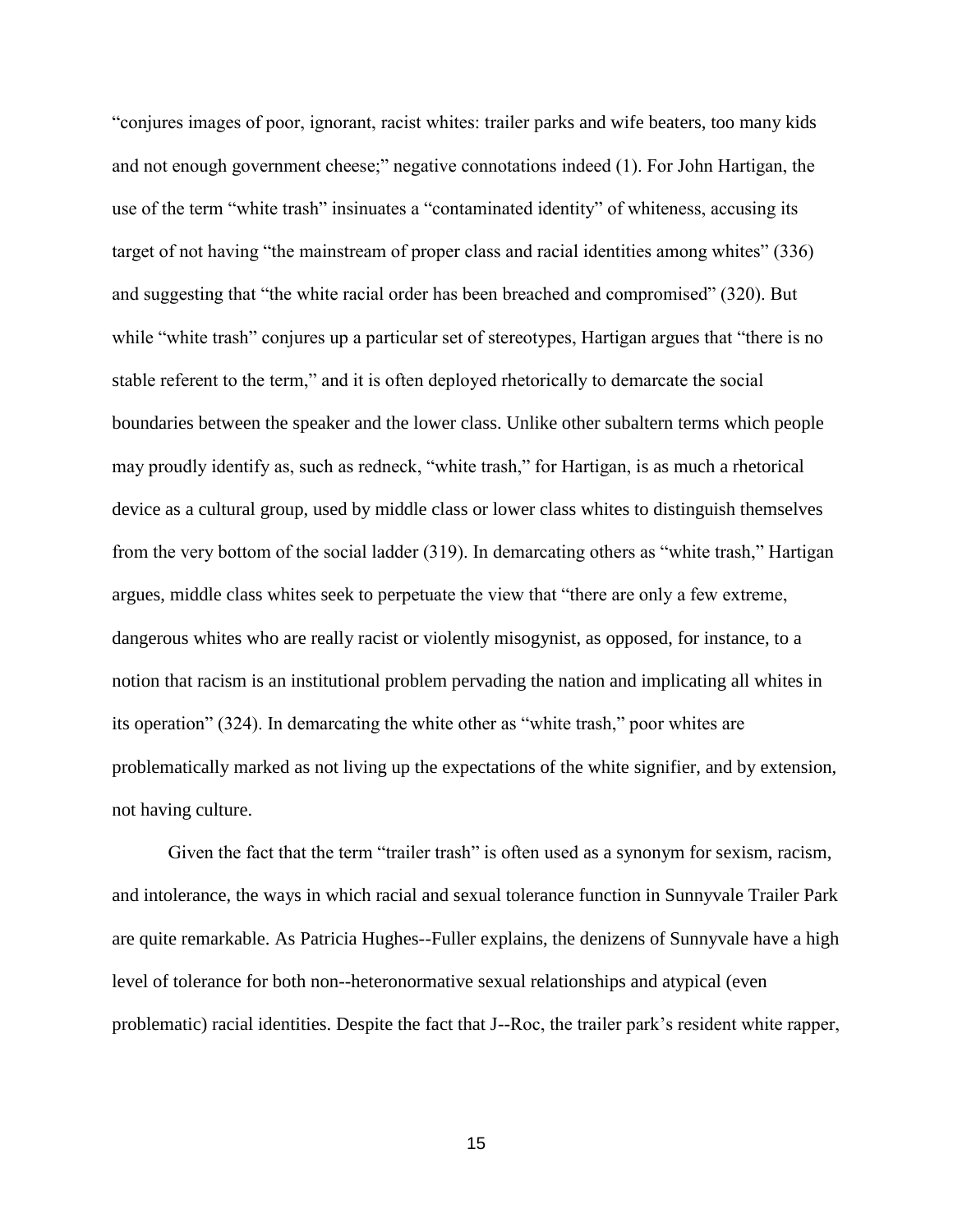fashions his identity on the legitimate belief that he is black,<sup>8</sup> only park outsiders care to contest J--Roc's racial identity, and everybody from the within the park generally accepts his claim to blackness. Moreover, Randy and Jim Lahey's homosexual relationship is, on the whole, accepted by the citizens of Sunnyvale, despite Randy's previous relationships with women, their stark age difference, and their use of bizarre costumes often passed off as props for a play at the Blanford Recreation Center. Patricia Hughes--Fuller explains:

[w]hen, after being caught in flagrante delicto, Randy admits publicly that he and 'Mr. Lahey' have a gay relationship, none of their neighbours censure them. The latter is a striking example of how, in a context where a homophobic response from 'red-necked trailer trash' could be anticipated, not just gay sex, but outrageous and fetishistic gay sex (Randy is wearing a bumblebee costume and Lahey is dressed as—to quote Ricky — "Indianapolis Jones") is accepted within the heteronormative community (103).

Rather than utilizing identity politics to divide the strange cast of characters, *TPB* unites its characters under a single thread: poverty. As Peter Thompson explains, the diverse sexual and racial identities of each character become subordinate to "the park's white trash culture, which the show presents as organic and genetically inherited" (198). However, despite the levels of tolerance exhibited by citizens of the park, Michele Byers notes that Sunnyvale is still dominated by white men, and while "[t]he trailer park may be a utopia where 'race' does not matter,... Julian is still the king, the paterfamilias of everyone in the park regardless of gender, race, and

<sup>&</sup>lt;sup>8</sup> J-Roc's appropriation of African-American rap culture gains another problematic layer when considering the bitter history of racial violence specific to Nova Scotia, such as the annexation of Africville in Halifax. J-Roc is the leader of a rap group called the "Roc Pile," and often talks about how the "Roc Pile" acts as an ad-hoc family, despite the fact that he is the only member of the group that is white. While J-Roc attempts to present the "Roc Pile" as some type of post-racial utopia, it could likewise be read as the problematic colonization of black culture.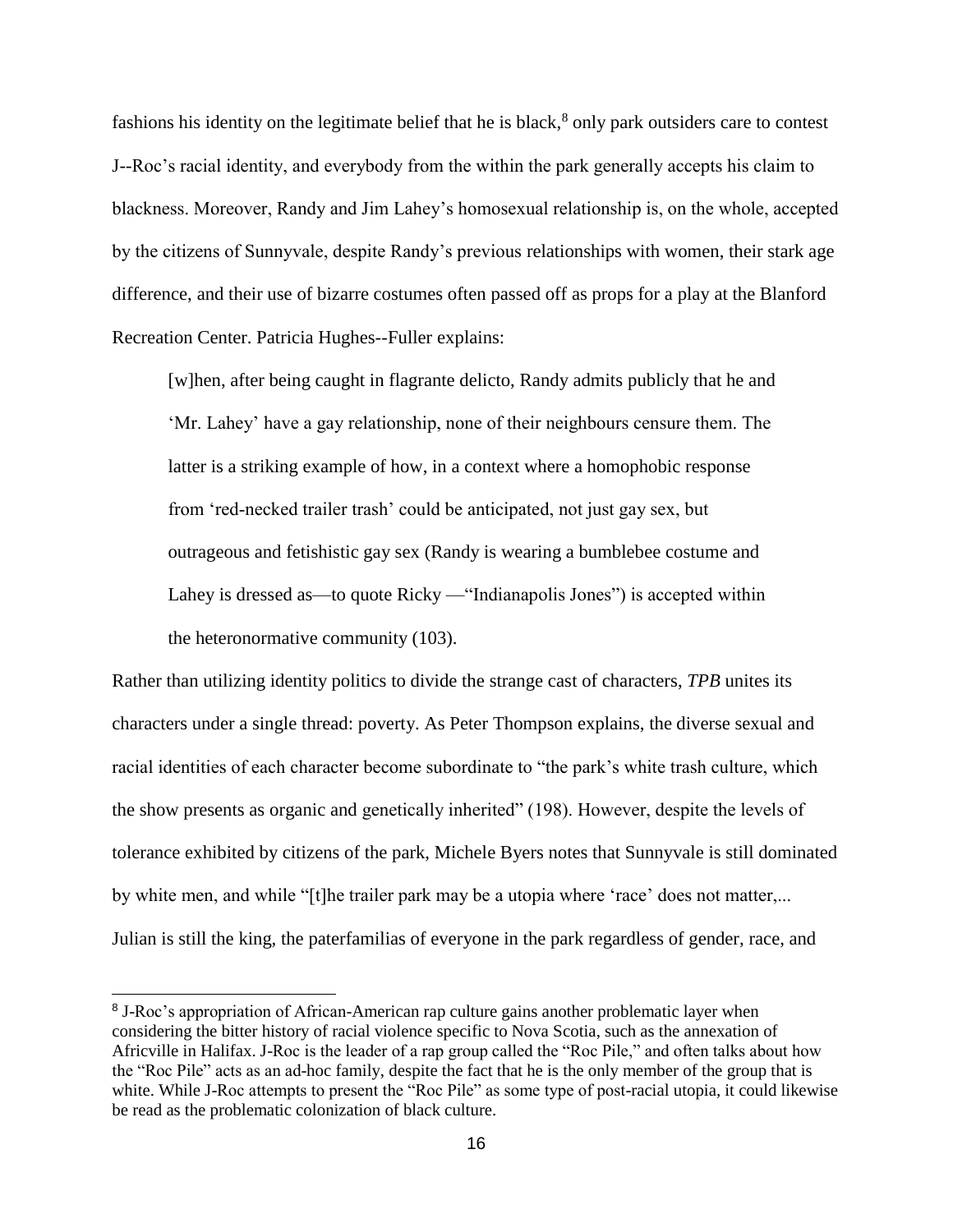sexual orientation" (150). Moreover, despite the various non-normative family arrangements present in Sunnyvale (Sarah dates Cory and Trevor at the same time, Jim, Randy, and Barb, Jim's ex-wife, all live together, etc.), Peter Thompson notes that Ricky has an "ultimately conservative understanding of the family" revolving around a monogamous and heterosexual patriarch (192). But, in response to stereotypes of racism, sexism, and intolerance associated with "trailer trash," the characters of *Trailer Park Boys* demonstrate a level of tolerance that transcends their impoverished surroundings, almost as a form of solidarity against the economic forces that have placed them there.

While the "white trash" stereotype has a specific historical and cultural origin—the American South in the Antebellum period—today, discourses on "white trash" are typically dislodged from a specific geographic place onto an imagined space: the trailer park. Through their use in popular media, trailer parks have come to symbolize transience, mobility, marginality, and above all, crime; as Michele Byers notes, while trailer parks "have not always functioned as shorthand for poor white culture, this is likely the dominant interpretive space in which the trailer park is produced in mass culture today" (148). From *TPB*'s own Sunnyvale Trailer Park, to the trailer parks of Detroit in the Eminem's *8 Mile* (2002), to the unmarked "Generica" of Camden County in *My Name is Earl* (2005-09), trailer parks have indeed become geographically dispersed throughout the collective imagination of North America, defined not by location, but by class. However, while trailer parks are often viewed as incubators of crime, this is not always the case; Barthe et al. analyzed crime rates and police call rates in low-income housing, subsidized public housing, and trailer parks, and concluded that trailer parks actually had a lower overall crime rate compared to low-income communities with traditional housing. While crime rates in trailer parks was comparable to the others, Barthe et al. noted that the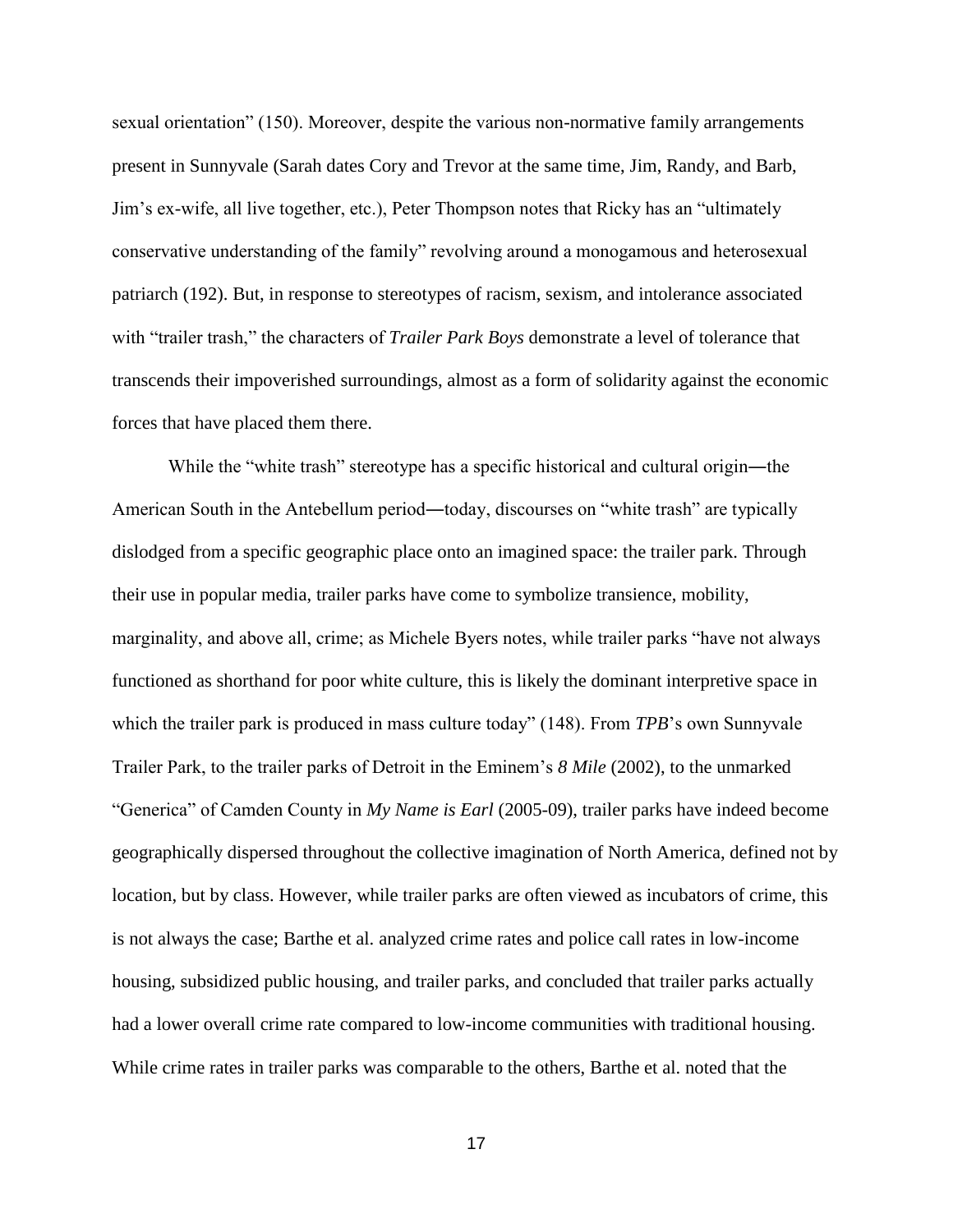majority of reported crimes emerged from only a few particular trailer parks, and the majority of trailer parks have relatively small amounts of crime (15). However, it is not the benign view of trailer parks that shapes their representation in popular media. Along with crime, what unites the portrayal of trailer parks in popular media is their positions at both the economic and geographic margins of society, often being located in non-desirable locations far away from "prime real estate." As Barthe et al. note, trailer parks are "usually located on the outskirts of a jurisdiction, and residents without the means to travel long distances will have limited opportunities to access… other parts of the jurisdiction." As a result, they argue, trailer parks often "resemble small communities, and routine activities theory posits that most people remain proximal to their "living" areas, both out of convenience and the unease caused by visiting unfamiliar regions" (Barthe et al. 5). In this way, trailer parks are often portrayed as distinct communities that are separate from other parts of town due to both geographic and cultural distance, inhabiting the marginal spaces that are often less than ideal for living in.

While the trailer park carries with it assumptions of a culturally generic "white trash" aesthetic, *Trailer Park Boys* also contains distinct threads of cultural specificity rooted in its cultural background of Nova Scotia, creating a tension between the specific and the generic, the regional and the global. On the one hand, both Peter Thompson and Ryan Diduck see *Trailer Park Boys* as a structural descendant of both local Nova Scotian culture as well as the "hoser" archetype of "pan-Canadian pop culture" (Thompson 182). For Diduck, the hoser, a "culturally challenged and ambitionless archetype of the Canadian male protagonist," can be traced from *SCTV*'s Bob and Doug McKenzie (1976-84), to *Goin' Down The Road*'s Pete and Joey (1970), to *FUBAR*'s Dean and Terry (2002). Diduck argues that the bumbling and benign nature of the "hoser" can be read as "a typically Canadian reaction to American cultural hegemony" (Diduck).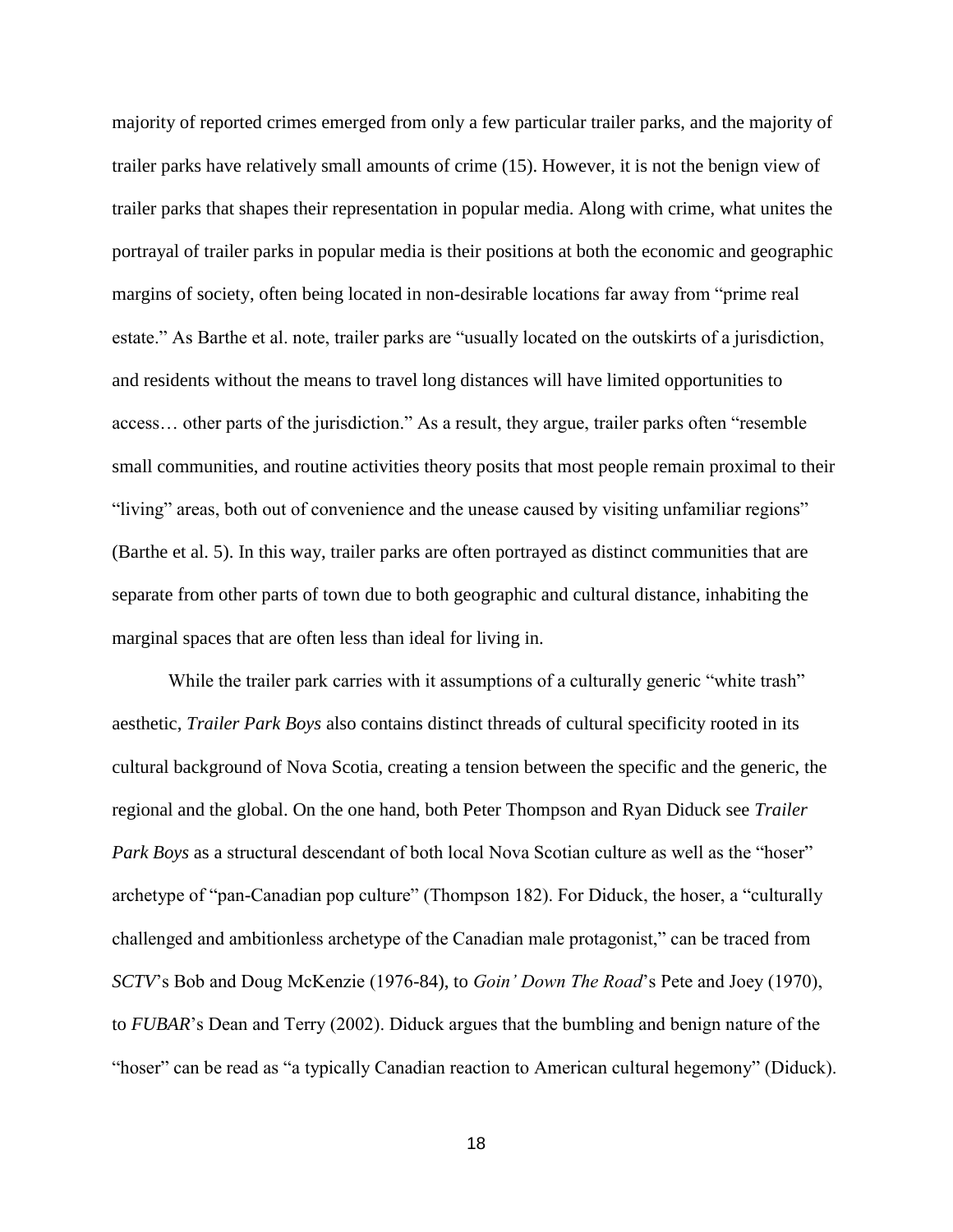However, as Thompson also notes, "[a]s much as *Trailer Park Boys* taps into the expression of this pan-Canadian ethos.., it is also rooted in the very specific geographical and cultural space of Halifax, Nova Scotia" (182). Many elements of the show, for Thompson, reflect the urban audience's expectation of the "profane elements of Atlantic Canadian culture that were at the time (and perhaps remain now) shocking and counter to much of what the rest of the country thinks of the East Coast" (189). These subtle threads of Canadian and Nova Scotian culture give *TPB* a sense of cultural specificity, which contrasts the geographically generic setting of the trailer park.

While *Trailer Park Boys* can be read through these specific Canadian and Nova Scotian cultural lenses, a second and dialectically oppositional cultural trope runs through the show as well: the global. If the cultural threads of region and nation present a positive conception of culture (ie. having a culture), then the elements of the global present a negative conception of culture (not having a culture, having an "improper" or "generic" culture). Along with the "white trash" tropes, *Trailer Park Boys* presents a common cultural thread present in many places throughout the globe: the struggle to be economically viable from the margins of global capitalism. The impoverished situations of the denizens of Sunnyvale Trailer Park cause *TPB* to situate itself, for Patricia Hughes-Fuller, "in relation to *class* more than to either nation or region" (105). Confronted with the hegemonic cultural influences from outside the trailer park―what John McCullough calls the "McDonalds-ization" of culture―the regional cultural specificity of *TPB* is set against the vacuum of the global, aided in part by the influx of cultureless "white trash" stereotypes. The "white trash" aesthetic of the show, emerging from both cultural and economic forces originating from far outside of Nova Scotia, threatens the cultural specificity of Sunnyvale's regional identity, seeking to replace it with the culture of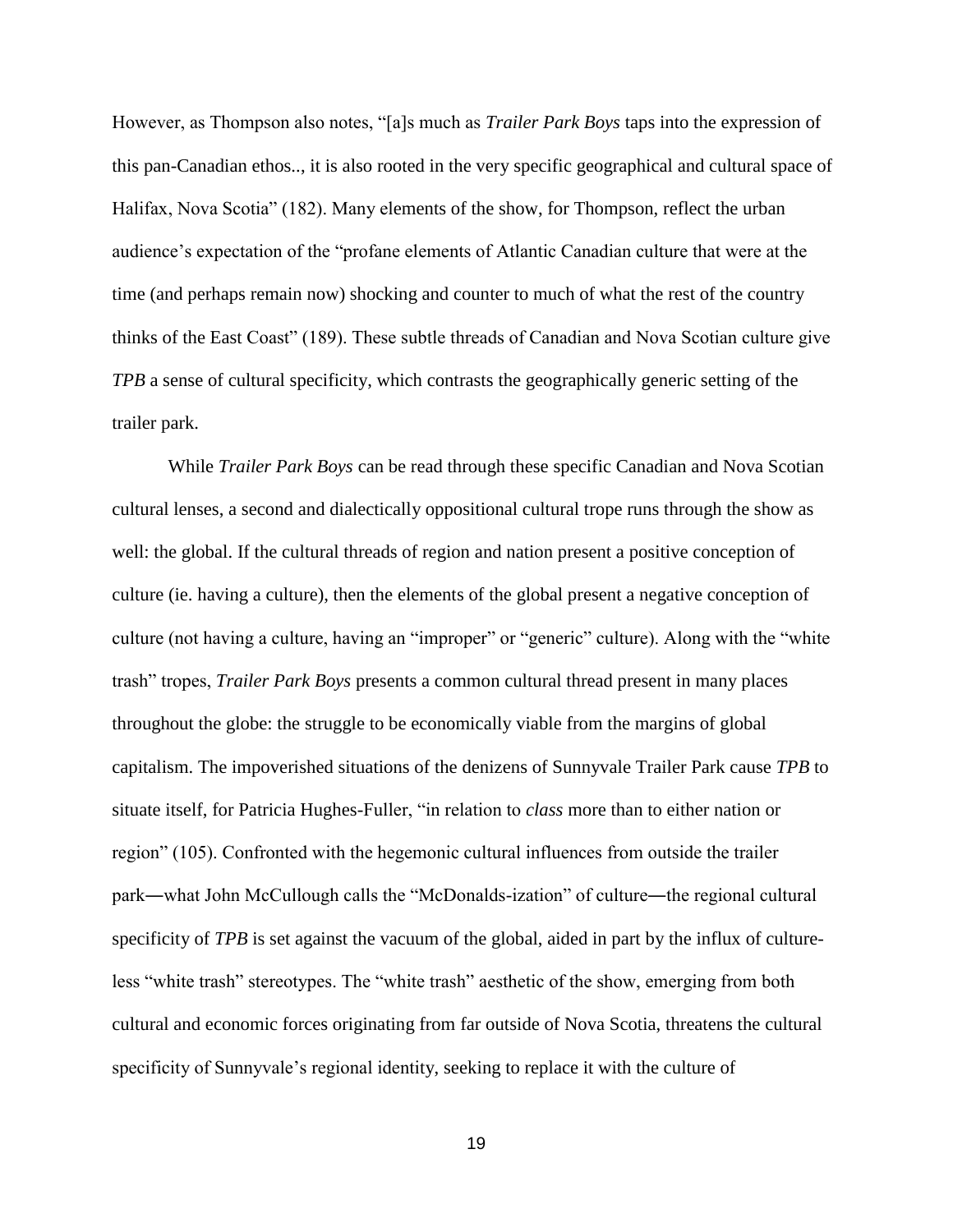marginalized, precarious, and generic poor people. However, while simultaneously encroaching on the cultural specificity of *Trailer Park Boys*, the cultural hegemony of neoliberalism has, in some ways, facilitated the commercial viability of "regional culture." John McCullough argues that as the world has become more connected through global markets and trade, the culture of the center and margins have become "dialectically related" to the extent that television has been able to commodify, produce, and sell region to the global market, and thus, "[tell] our own stories, from the margins" (158). McCullough calls this formulation "glocalism," fusing the cultural specificity of the local with the vacuum of global capitalism (160). In many ways, the culture of Sunnyvale is neatly captured by the "glocal," both having and lacking cultural specificity. While the cultural specificity of region is present in *Trailer Park Boys*, it is expressed within the vacuum of the homogenizing culturelessness of globalization.

A second sense in which the characters of *Trailer Park Boys* could be compared to garbage is economically. Borrowing from Moore's formulation of garbage as a short circuit―that which prevents the smooth running of a system―the citizens of Sunnyvale could be considered, in some sense, garbage, as their lack of economic productivity and criminal behaviour creates a burden for the state and disturbs the smooth functioning of the capitalist order. In Chapter 25 of *Capital*, Marx argues for the "general law of capitalist accumulation," which holds that as the capitalist economy grows, so to does the surplus population of unemployed workers, which Marx refers to as the "industrial reserve army" (qtd in McIntyre 1490). For many scholars, this type of economic superfluousness of the poor and marginalized is a defining characteristic of the neoliberal period.<sup>9</sup> For Michelle Yates, the inability of the poor to compete in a "knowledge" economy has rendered them a surplus population, and

<sup>&</sup>lt;sup>9</sup> Most scholars mark the neoliberal period as beginning with the presidency of Ronald Reagan in 1980; however, the term "neoliberal" has lost some of its precision over the years.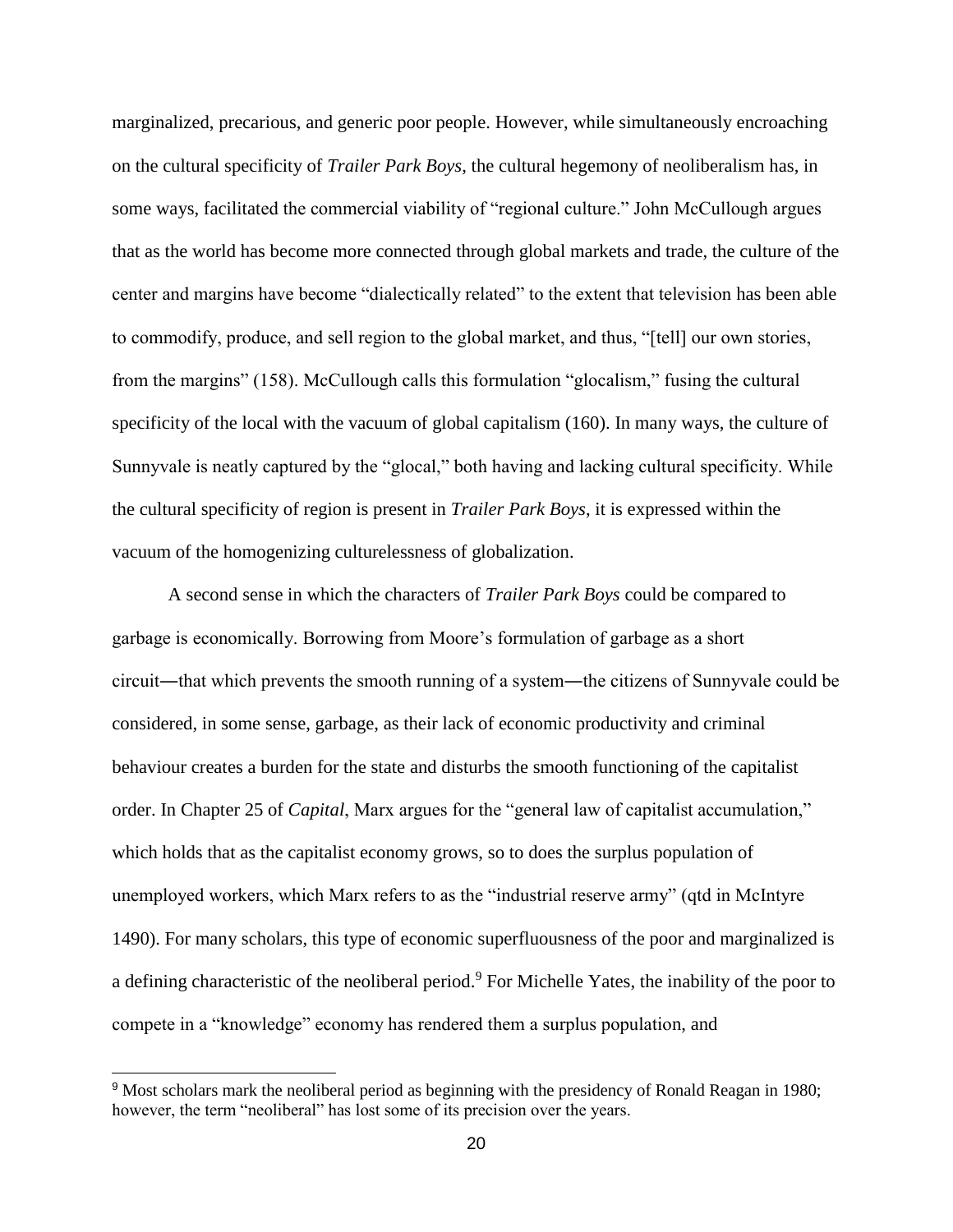[w]ithout access to employment and wages, these surplus populations are left without the means to access subsistence, and many end up trying to survive through the black market or trash pick. The formation and growth of this kind of permanent surplus population can also be theorized as a kind of disposability and throwing away within capitalism. Once relegated as permanent surplus, meaning that capital no longer needs these populations as labor, these populations are little more than the human--as--waste, excreted from the capitalist system (1680).

David Nelson and Thomas Stubbs argue that neoliberal economics has facilitated the proliferation of the "informal sector" and the "informal proletariat," who, faced with no other options, often find informal work "at the margins of society [which] stem[s] from the absence of state regulation and protection" (Neilson and Stubbs 442). Much of the surplus population turns to crime, feeding the phenomenon that Jan Rehmann calls "hypercarceration;" the tendency of states towards mass incarceration of their unemployed populations who have turned to crime as a means of survival rather than social support or welfare (310). These permanent surplus populations are not the result of inefficient development or temporary stagnation, but as Slavoj Žižek argues, are "the true "symptom" of slogans like "Development," "Modernization," and "World Market": not an unfortunate accident, but a necessary product of the innermost logic of global capitalism" (*Parallax* 268). Unable to contribute to post-industrial economies, these surplus populations present not only a disruption to the straightforward functioning of the market, but represent wasted human potential, as the creative thought of these people become spent on simply surviving through any means necessary.

The denizens of Sunnyvale Trailer Park clearly fall into this category of surplus or waste population. For Ricky, Julian, and Bubbles, conventional employment is completely out of the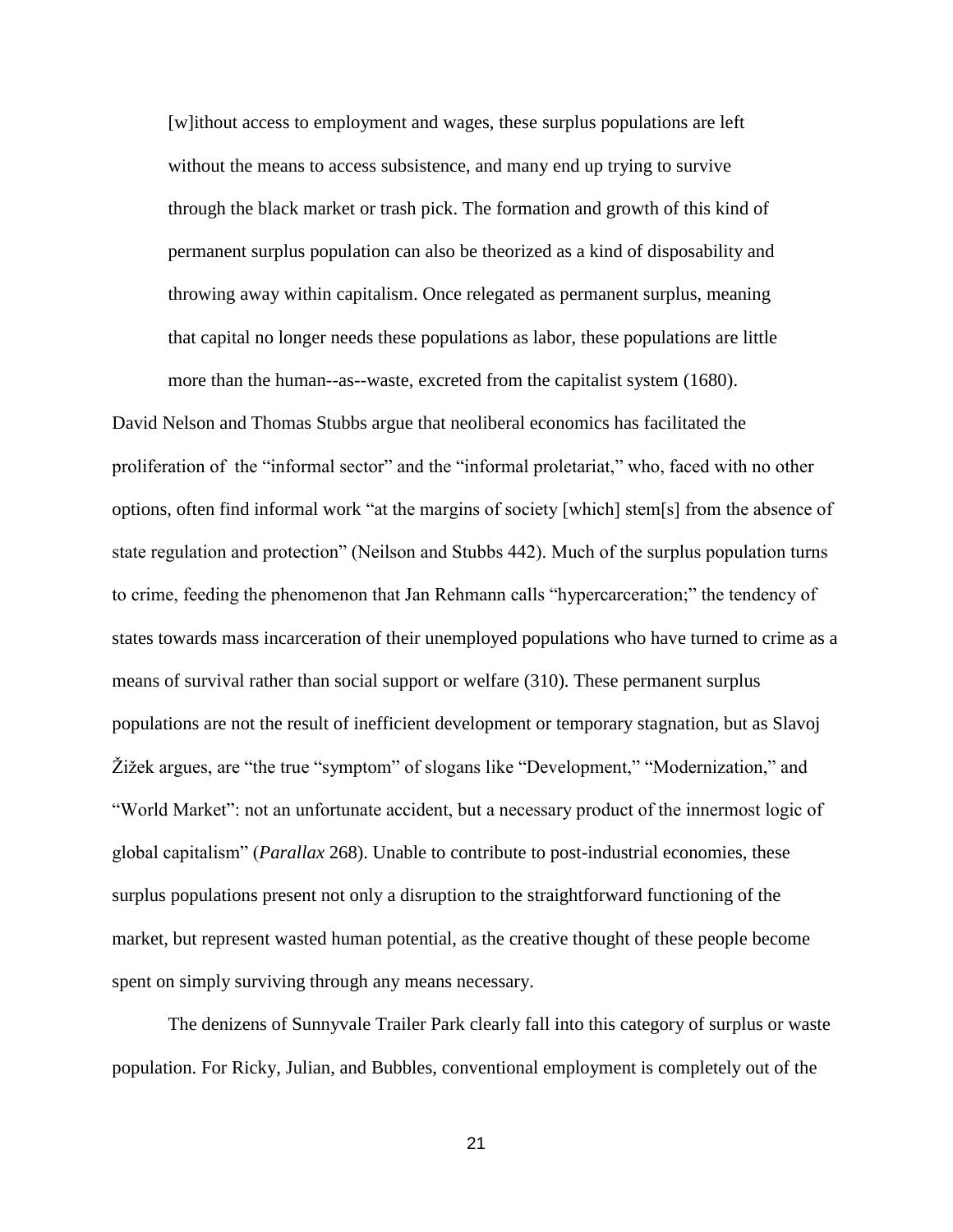question. In "I Fuckin' Miss Cory And Trevor," (S7.E1) after Julian loses faith in the profitability of a meat stealing ring that the boys have been running and hints at searching for a job that is not against the law, Ricky boldly proclaims, "a job? Julian, we don't work. You know us." While their criminal lifestyles make for good TV, the humour in this line underscores the very real reasons that Ricky is generally unwilling to search for work. Firstly, due to his lack of formal education, criminal record, and history of incarceration, Ricky lacks the cultural capital to be competitive in any job market. Ricky's inherent mistrust of bureaucracy due to his experiences with the legal system, emblematized by his aversion towards "suit dummies" and "word papers," prevents him from being able to trust a technocratic corporate power structure, and the types of things that would appear on his resume—marijuana distribution, pornographic film production, temporary relief assistant trailer park supervisor, proprietor of "semi-legit" businesses—would generally dissuade any employer from hiring him. Secondly, and perhaps more importantly, the forms of employment available to Ricky, aside from working for Sunnyvale Trailer Park in an official capacity, are menial, repetitive, and ultimately unfulfilling, and his time spent working often conflicts with his friendships. For example, in "What The Fuck Happened To Our Trailer Park?" (S2.E1), Ricky reluctantly takes a position as a security guard at the mall, proudly proclaiming that "it's the first job that I've had that's not against the law." His reasoning for finding "a real family man kinda job" instead of growing marijuana with Julian is so that he can impress his on--again off--again girlfriend, Lucy. However, his brief employment is portrayed as stressful, demeaning, and tedious, and his work protecting the mall's shopping carts from thieves comes into direct conflict with Bubbles' shopping cart collecting business. However, Ricky's employment as a mall security guard is brief, as soon after being hired, he gets fired for stealing car stereos and again soon partners with Julian for the lucrative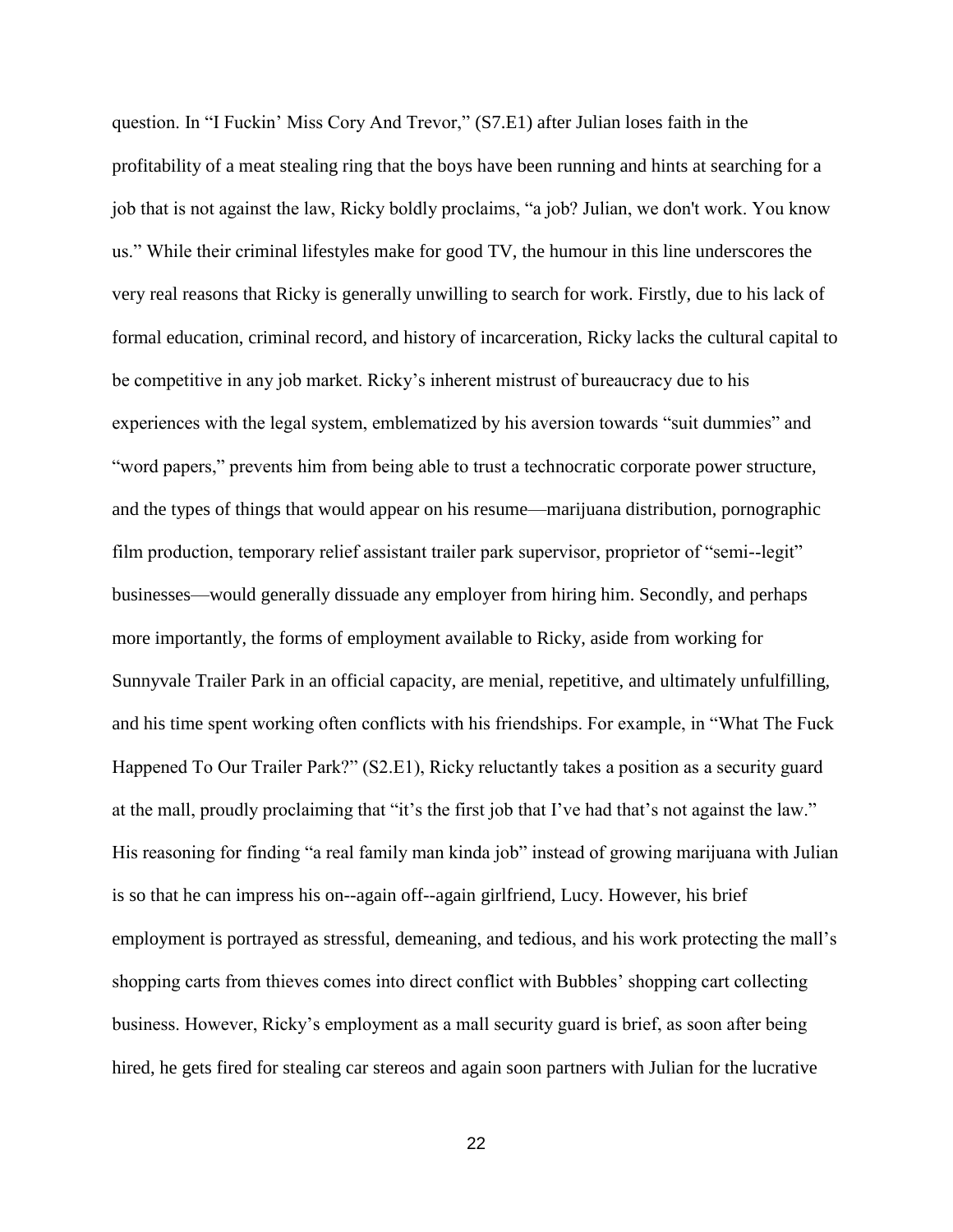promise of an entrepreneurial scheme growing marijuana. The high--risk-high--reward nature of criminal enterprises provides Ricky with an avenue where he can not only work with his friends, but where his labour will not be exploited, despite the fact that his illegal business schemes almost always end with him ending up in jail.

While Ricky and Julian turn to illegal entrepreneurial schemes to find ways of earning money, the way in which Bubbles makes his living in absence of legal job opportunities emblematizes how capitalism turns individual lives into waste. Faced with no places where meaningful employment might be found, Bubbles is forced to likewise become a kind of "informal proletariat," going into business for himself. Bubbles' job involves collecting—and occasionally stealing—shopping carts from malls, fixing them up, and selling them back to the malls for a meager profit. Bubbles explains:

people don't realize how much money there is in carts. I take these home and fix 'em and sell 'em back to a different mall for 18 bucks. I've got the two malls playin' off each other. That's how I make my livin'. It's not even really stealin' if you ask me because most of the money I make here I spend it back there anyway on cat food and stuff like that (S2.E1).

Faced with no other alternatives for meaningful employment, Bubbles finds the crudest market solution possible to make ends meet. However, Bubbles is thought of by the citizens of Sunnyvale as the most intelligent person in the park, and Bubbles comfortably references Plato, Catcher in the Rye, and Socrates. His lack of employment is not due to his lack of intelligence, but rather, the fact that global capitalism has placed him in such a precarious position where his labour is worthless and he has to pick at the scraps of capitalist culture, stolen and broken shopping carts used in malls, just to get by. When Bubbles ponders alternative means of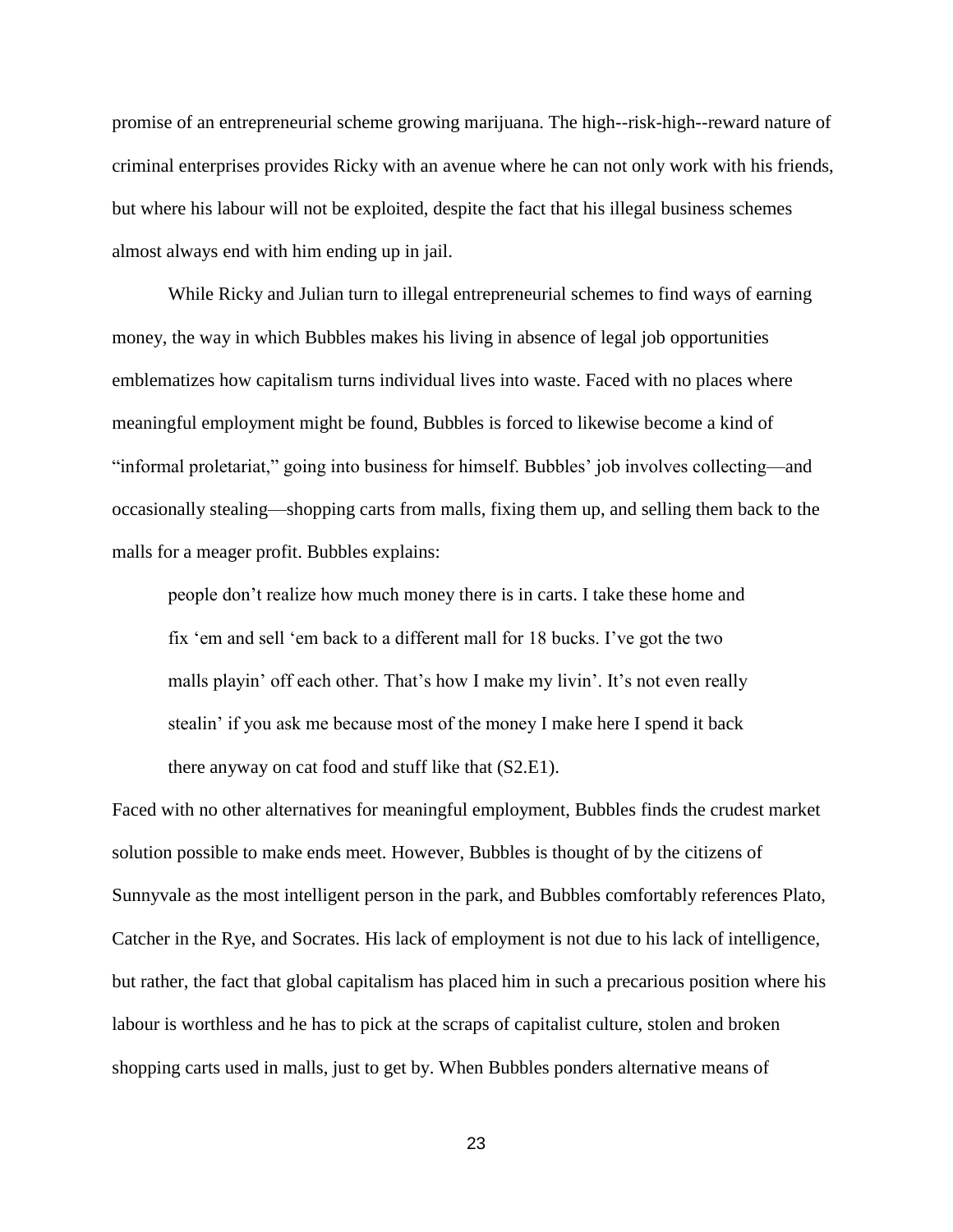employment due to troubles with mall security, he laments about the precarity of his labour situation:

what does he think I'm supposed to do, go down to  $EI<sub>10</sub>$ <sup>to</sup> thi there, ya, I haul shopping carts out of ponds and sell them back to the store for a living. I've been doin' it for eighteen years, so give me a fuckin' cheque please.' That's not gonna fuckin' happen. Besides, I haven't been payin' into UI. EI, whatever the fuck they call it these days (S2.E1).

Without any opportunities for employment, Bubbles is forced to become a scrap picker, turning derelict shopping carts into somewhat useful commodities for profit, and as a result, his intelligence and creativity are essentially wasted on barely getting by.

Based on the fact that the characters of *Trailer Park Boys* embody many of the social problems of a surplus population, some critics have criticised *TPB* for simply encouraging its audience to laugh at poor people. As Dean DeFino notes "[c]omedy writers since Chaucer have known that poverty breeds its own particular varieties of humor," and there is no denying that the humor from *Trailer Park Boys* often occurs at the expense of the intellectually and economically impoverished residents of Sunnyvale. Marketed to a middle-class urban audience, *TPB* effectively affords its viewers the luxury of joining in on the humour of the imagined margins without actually experiencing the corporeal reality of poverty, and in some sense, makes a mockery out of serious real world problems such as poverty, incarceration, and addiction. Tasha

 $\overline{a}$ 

<sup>&</sup>lt;sup>10</sup> This in another example of what Peter Thompson notes as a pattern of the "off-loading of the role of the state to private citizens" in the world of *Trailer Park Boys* (189). For example, despite the fact that they live in a system of universal health care, the Boys frequently have to seek medical help from unlicenced veterinarian Sam Losco, making monetary deals with him in exchange for fixing Ricky's gunshot wounds and Bubbles' infected tooth. Likewise, while the RCMP does maintain a presence in the show, the main security forces within the park are Mr. Lahey and Randy, whose authority comes from their employment as trailer park supervisors (Thompson 189).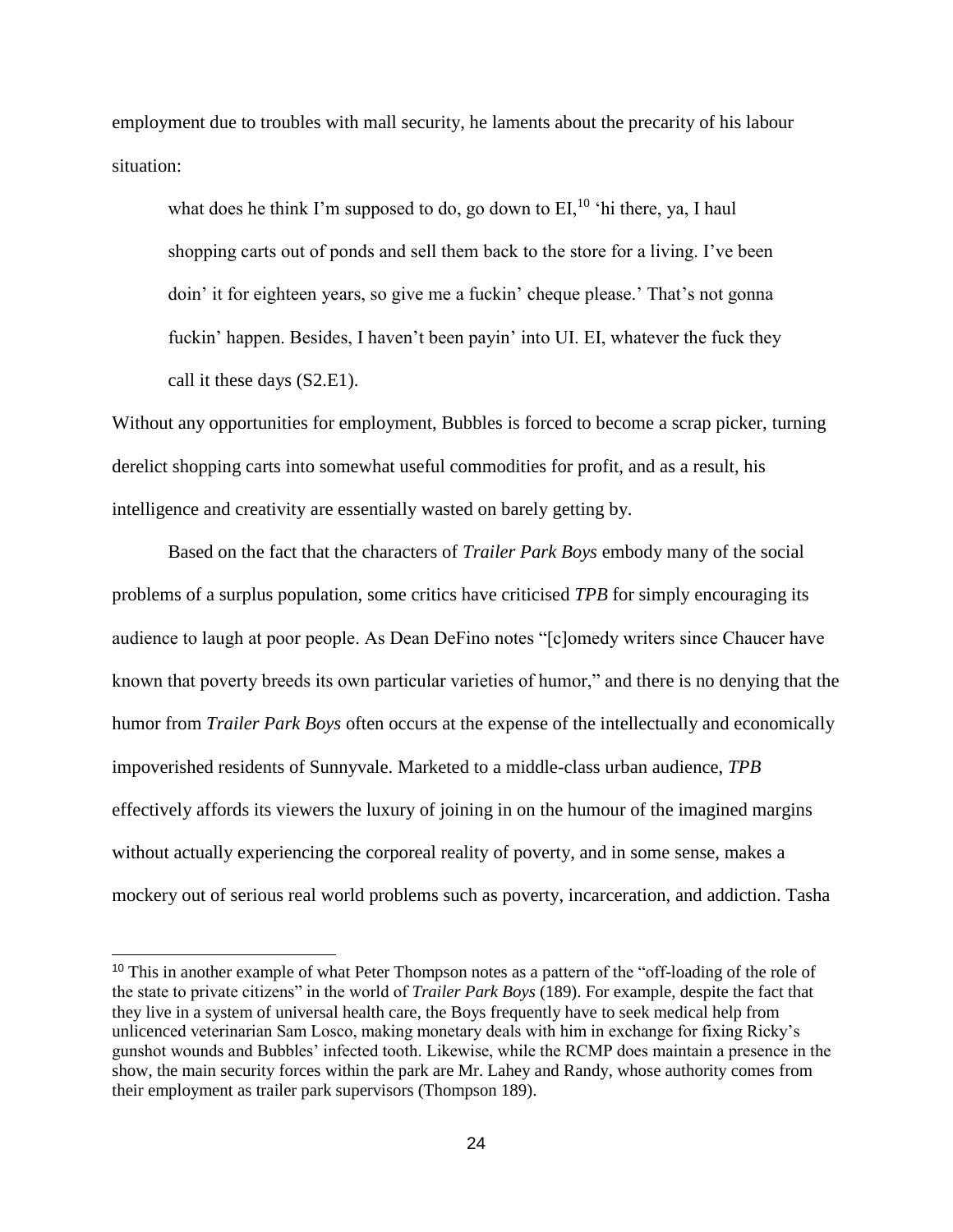Rennels calls this type of exploitation of the poor for entertainment "poverty porn," and argues that giving middle class viewers a voyeuristic glimpse of the poor and their surrounding conditions works to reinforce "class stratification" (352). For Rennels, the white working class is "one of the few targets left in our cultural shooting gallery," not yet protected by political correctness culture and still "open game for ridicule" (350). However, many of the show's writers have gone on record defending the show against these accusations of "poverty porn," primarily citing the show's underlying message of social cohesion and friendship. For Mike Clattenburg, the *TPB*'s creator and lead writer, the goal of *TPB* "isn't to make trailer parks look bad or have fun at their expense," but rather to show "the people on the show playing the cards they're dealt," and although they have been dealt structurally poor hands, it is ultimately the ways in which they combine their chips against the odds which may bring *TPB* a potentially redemptive value (Qtd. in DeFino). For Dean DeFino, poverty in *Trailer Park Boys* "is not a crucible to try men's souls, nor a social problem to be corrected by ambition and government funding... It is a state of being and belonging," and residents of Sunnyvale look out for one another, whether it is Julian allowing Ricky to live in his car, or Randy constantly trying to help Jim Lahey with his alcoholism (DeFino). So while there is an undeniable element to *Trailer Park Boys* that involves voyeuristically laughing at the poor from the comfort of one's living room, the underlying message of social cohesion presents a potentially redemptive angle to the impoverished situation that the residents of Sunnyvale Trailer Park find themselves in.

Within Sunnyvale Trailer Park, garbage has a wildly different use-value and exchangevalue than it does outside of the park. For the residents of Sunnyvale, garbage―or at least what those outside of Sunnyvale would consider garbage―often becomes a valuable commodity for both personal use and market exchange. In Sunnyvale, discarded materials are appropriated in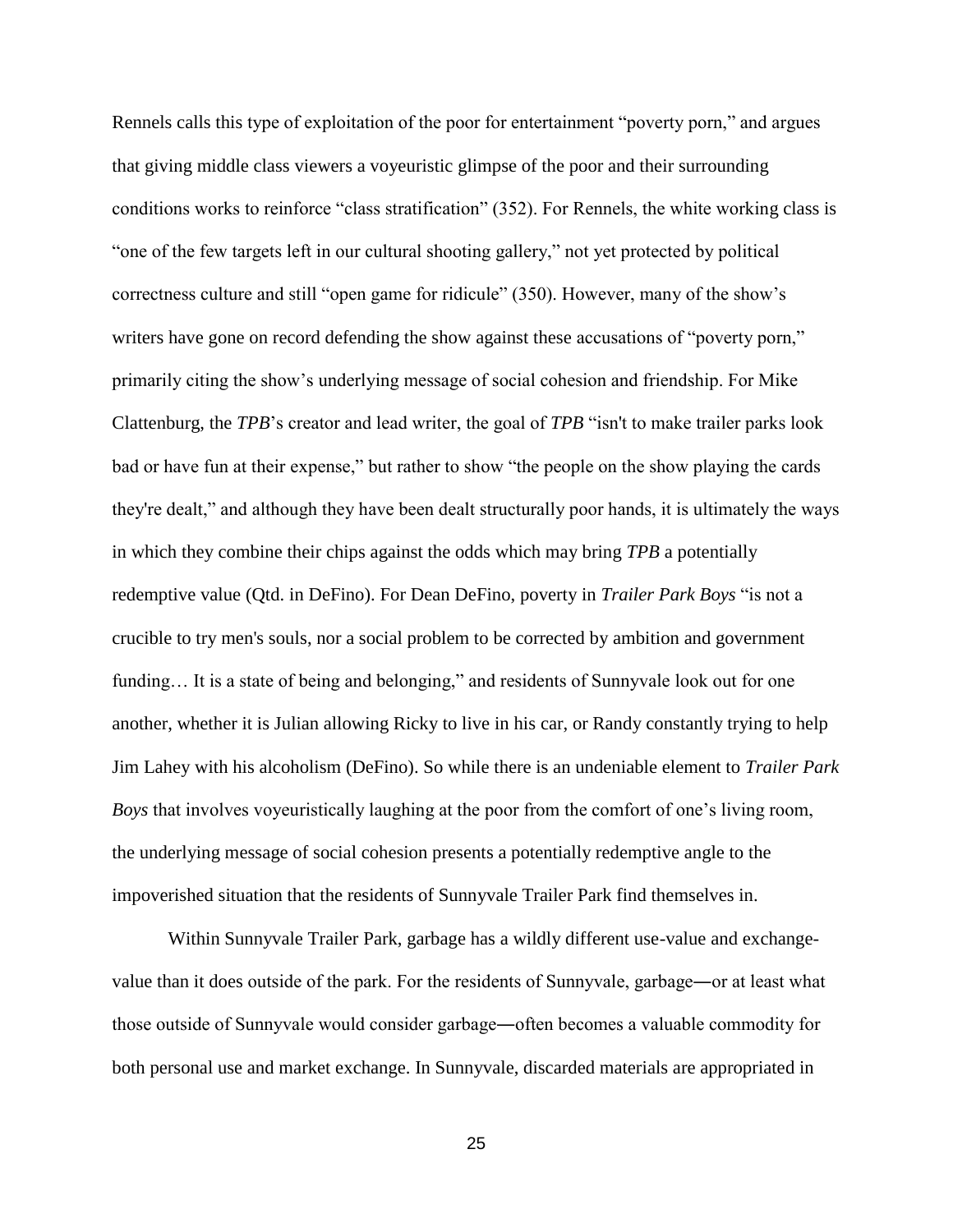clever and unique ways, redefining their use-value from nothing to something; old shopping carts become hoops for basketball, used mattresses become backyard wrestling rings, broken wine corkscrews become goalies for tabletop hockey games, and even old plastic bags from the liquor store become shower curtains. But along with finding new use--values for previously discarded materials, the citizens of Sunnyvale often find ways to turn these discarded materials into profit, substantially redefining the exchange--value of garbage from a burden on the state to a potential source of wealth. While Bubbles' shopping cart salvaging business discussed earlier is an example of Sunnyvale's salvage economy, the most prolific "remarketer" of trash is Ricky. In fact, many of Ricky's business schemes involve the sale of salvaged garbage in some form or another. The most explicit example of this appears in the sixth season, where Ricky opens a flea market style business called "Garbageland," which involves Ricky selling salvaged trash. After Ray, Ricky's father, is forced to live at the municipal dump after being evicted from Sunnyvale for not paying lot fees, Ricky begins to take note of the things that people throw away, and seeing a potential exchange-value contained within these barely useful pieces of trash, relocates them from the dump and sets up a flea market-style business on an empty lot in the trailer park. Taking up the discarded remnants of capitalism, Ricky effectively resurrects these pieces of trash from the grave, denying them their pre-ordained final resting places by squeezing the last few drops of value from them.

While garbage is often bought, sold, and traded as an outright commodity in Sunnyvale Trailer Park, its function as a commodity resists the commodity fetishism of the mass produced products from which garbage is created. In Sunnyvale, the packaging and materials of products often take on a variety of different uses in ways that draw attention away from the cultural meaning of brand name products and divert it to the actual physical constitution of packaging.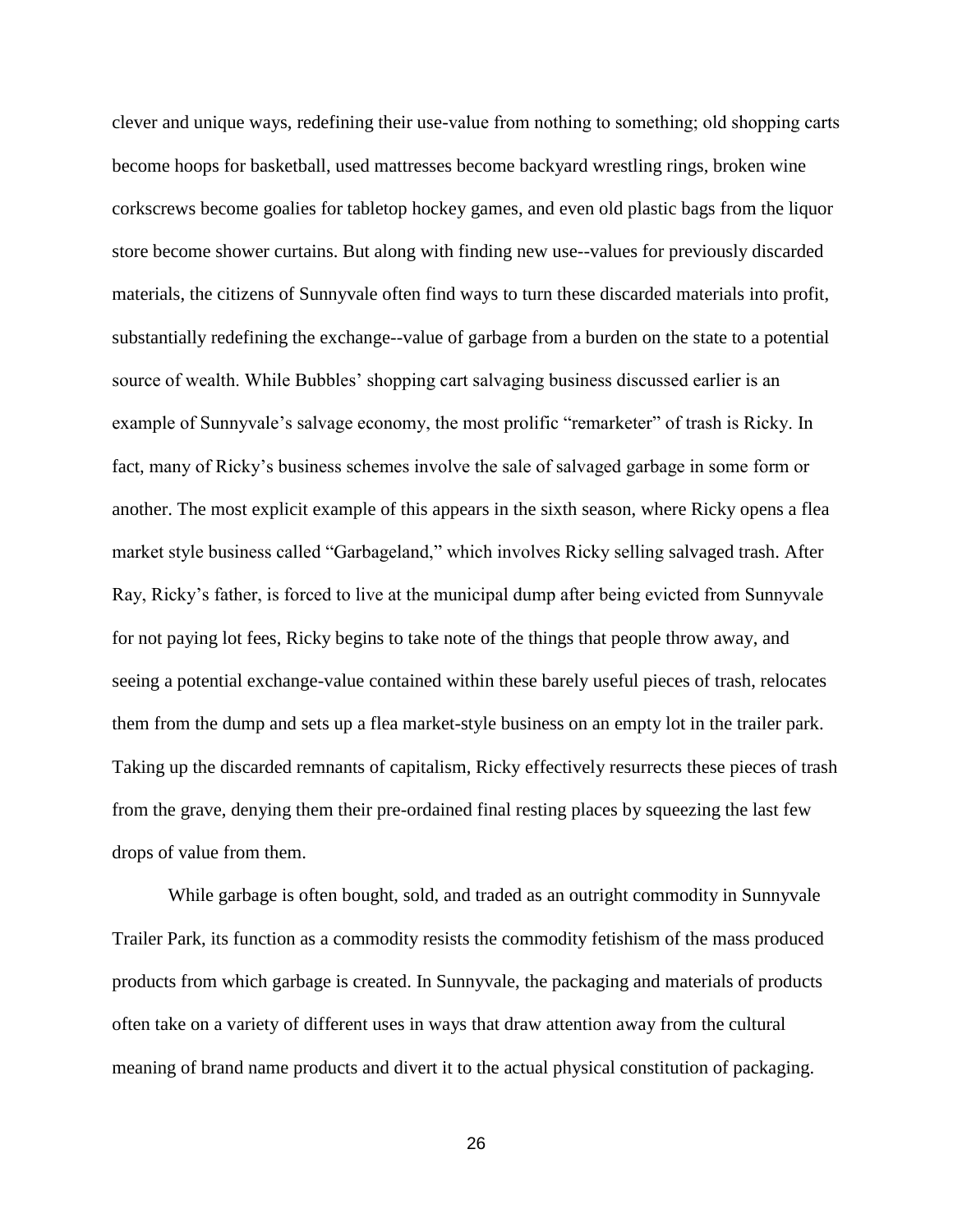For Wolfgang Fritz Haug, the advertising practices of mass culture operate on the conceit that the cultural meaning of a product, communicated through brand names, advertising, and product placement, are actually more important for sales than the physical constitution of the product itself. This symbolic meaning of a product is conveyed, among other places, on the packaging of the product, which for Haug, is "not the simple wrapping for protection during transportation, but its real countenance, which the potential buyer is shown first instead of the body of the commodity and through which the commodity develops and changes its countenance" (50). For Haug, the value of a product stamped with a brand logo is contingent "only on its image, which in turn becomes the basis for a monopoly price" (26). However, in the world of the *Trailer Park Boys*, packaging becomes a useful commodities in and of itself, sometimes becoming even more useful than the product itself, thus resisting commodity fetishism. Empty two litre bottles of pop become useful drink containers; empty cigarette packages become paper for leaving notes on; old milk cartons become "piss jugs." These items, which can be both trash and non-trash, are strewn across the park, frequently reminding viewers of the physical countenance of packaging itself, rather than the product it was designed to sell. So when Bubbles drinks from a 2 litre Coke bottle with the top cut off, the audience does not see "taste the feeling"―Coke's current marketing slogan―but rather, the exposed skeleton of the bottle itself, the bottle's past, present, and future, a reminder of the ultimate durability of a disposable container.

A prominent example of the appropriation of packaging occurs in the episode "If You Love Something, Set It Free" (S4.E6). After being attacked by a wild cougar while guarding Ricky and Julian's marijuana field, Cory and Trevor are left with cuts and scrapes on their bodies. In place of real medical bandages, Bubbles creates improvised bandages by grabbing a bag of Lay's potato chips from Ricky's hands, ripping the bag in half, and affixing the pieces of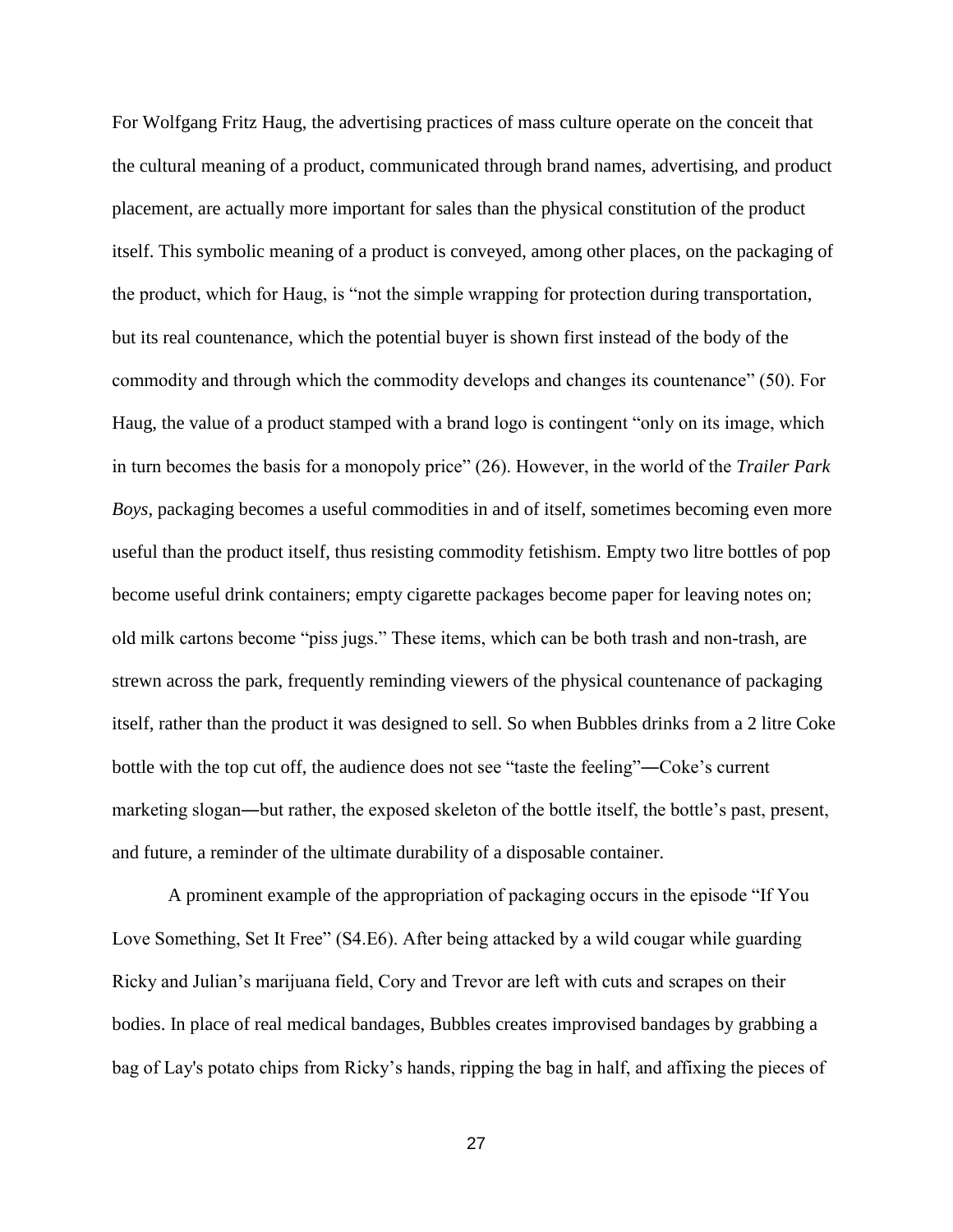the bag to Cory and Trevor's wounds, converting the seemingly useless fragments of potato chip bag into a (somewhat) useful bandage. In the comical scene that follows, Cory and Trevor emerge from the trunk of Ricky's car with the pieces of the chip bag duct taped into place as bandages. The effect of scenes like these is a reminder of the physical primacy of the entirety of the commodity: both the chips and their packaging. In this particular moment, the chips, the product that contains a particular use--value conveyed to consumers using various modes of advertisements and packaging, is no longer the focal point of the commodity, and the packaging becomes the useful component of the commodity in place of the now useless chips. This reverses the standard conception of the product and its packaging, and in the process, undermines the carefully crafted perception of the use-value of Lay's brand potato chips. In neglecting the actual commodity for its packaging, this moment in *TPB* brings the physical constitution of the packaging front and center, reminding viewers of the ultimate durability and potential utility of the empty chip bags that they throw away.

The censorship of all recognizable brand names is another way in which *Trailer Park Boys* uses garbage to resist commodity fetishism. From liquor bottles, to storefront signs, to t- -shirt logos, anything that bears the stamping of mass culture is blurred out in the postproduction process, creating an aesthetic that signals a hyper awareness of capitalism within Sunnyvale Trailer Park. The indiscriminate censorship of all brand imagery helps to create a world where the symbols of capitalism—brand names—have no cultural meanings and are replaced by the mere material substances that make up a brand name product: trash, and the soon to be trash. Without being able to discern the familiar red label to signify the Coca Cola brand, what the viewer is left with is simply what Coke is without all of the marketing: a brown sugary liquid in a durable plastic bottle. Ryan Diduck and Dean Defino have both commented on the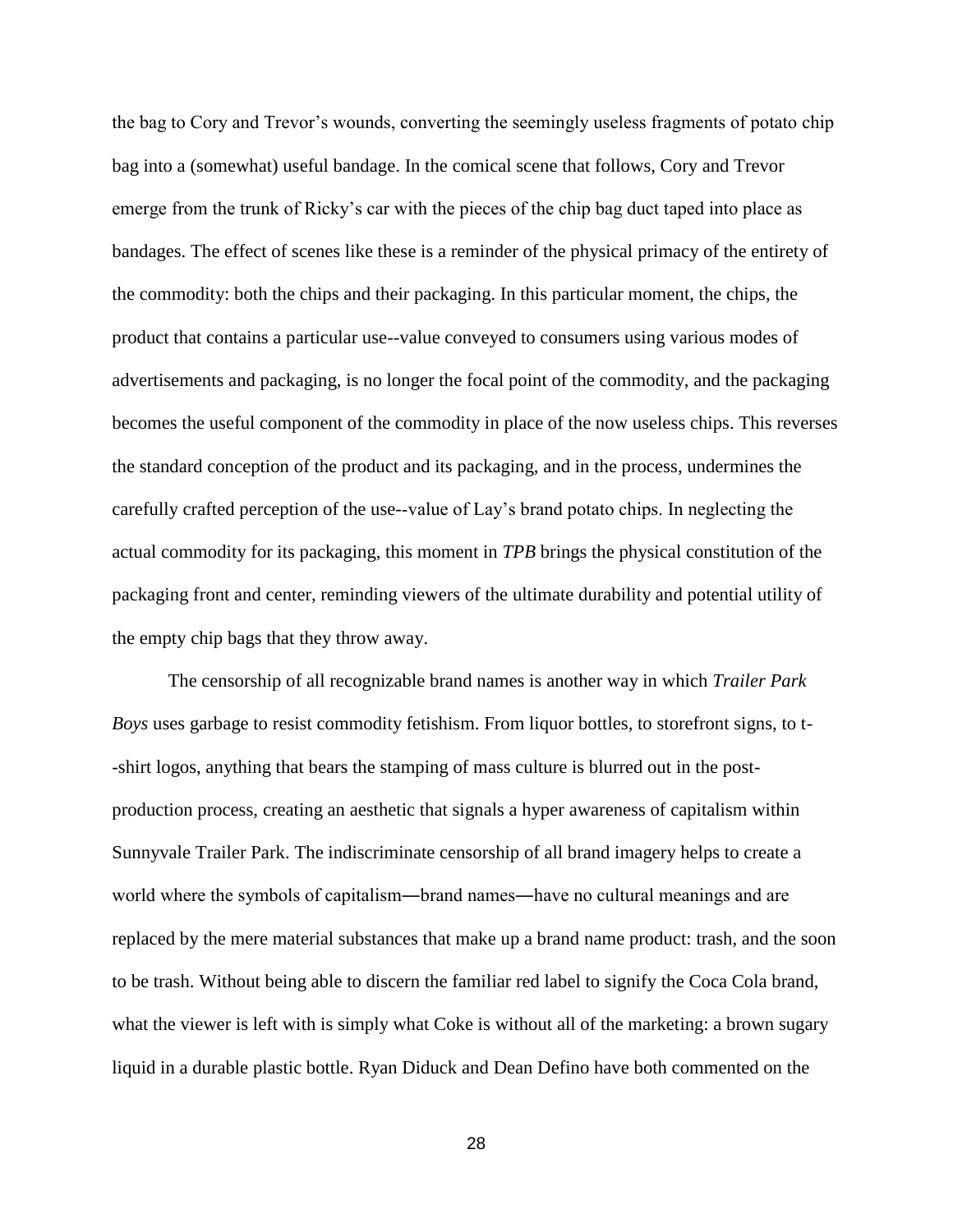nature of censorship in *TPB*. For Diduck, the willingness to blur out all recognizable brands signal the *TPB*'s "non--alignment with a policy of product placement exercised by many of its American contemporaries… *TPB* represents a departure from the culture of commodity fetish endorsed by mainstream television series, making it virtually the only counter--commodity on the dial" (Diduck np). Likewise, Dean DeFino argues that brand censorship in *TPB* situates its characters as "outlaws of capitalism, refusing to recognize the legitimacy of corporate culture" (np). For DeFino, censorship also actively resists commodity fetishism:

by denying the hegemony of the brand, the objects per se are restored to their original position of primacy. Almost invisibly, they are transformed from emblems of consumer culture into precisely what they always were: the detritus of modern life, the trash and the soon--to--be trash. In place of the rows of General Mills cereals on Jerry Seinfeld's kitchen shelf..., *Trailer Park Boys* gives us a shredded bag of salt and vinegar potato chips and a soda can stuffed with cigarette butts (DeFino np).

However, despite the fact that all brand logos receive the blur treatment, the logos are not blurred entirely beyond recognition, and the viewer is, more often than not, still able to recognize the brand; it is still quite clear to see that the ad-hoc chip bag bandages in "If You Love Something, Set It Free" (S4.E6) are Lay's potato chips, despite the fact that the logo is obscured. This blurring hides the brand in plain sight and masks its logo with the physical constitution of the product, reversing the normal masking of the material with a brand name. Along with the appropriation of garbage as useful materials, the censorship of brand names reminds viewers of every part of the commodities they consume, especially the packaging.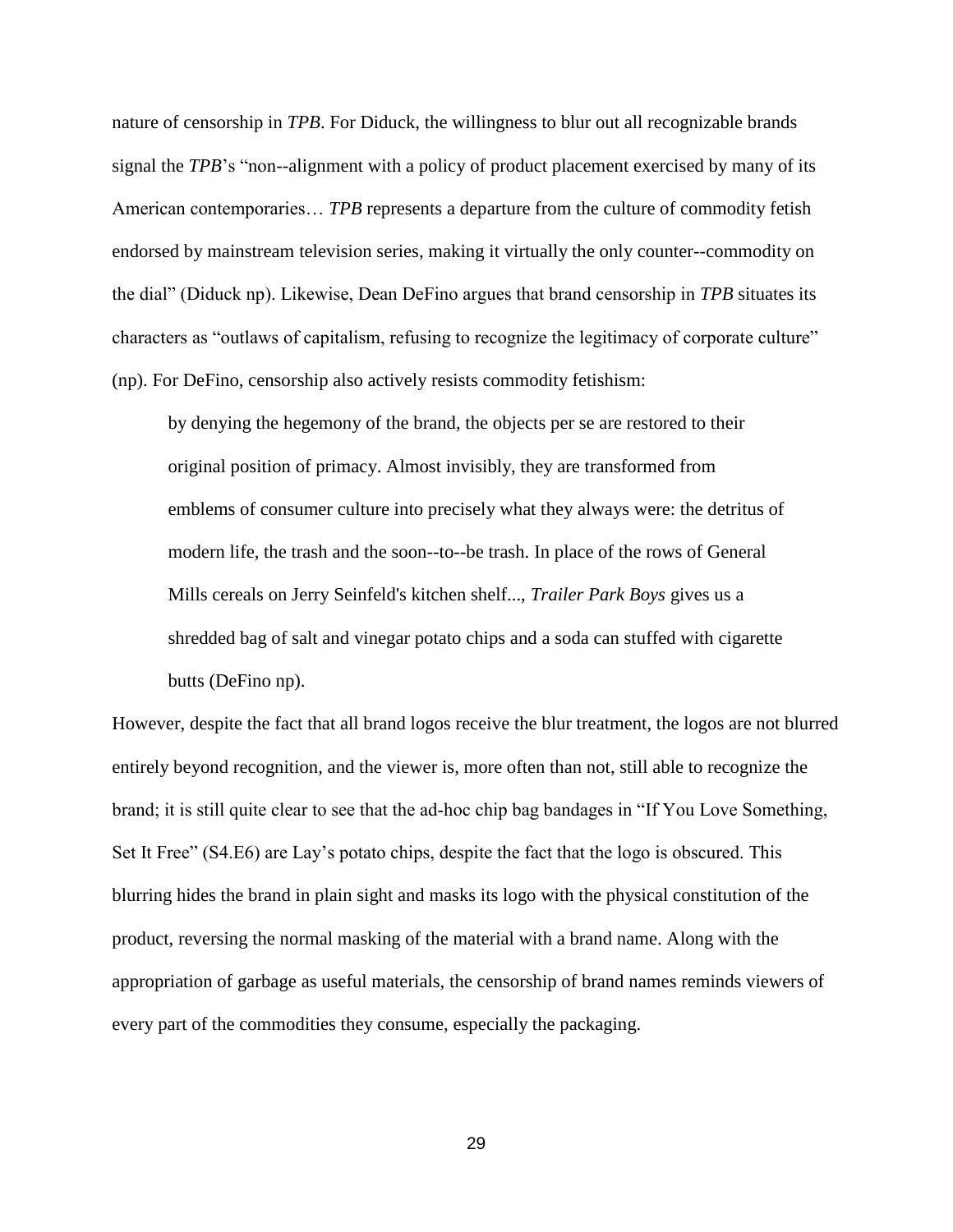While it may be tempting to read the creative repurposing of garbage in *Trailer Park Boys* as a form of ecological stewardship, the frequent and irresponsible disposal of trash by Ricky more than outweighs the ecological benefits of his recycling of garbage. Ricky often simply throws his trash wherever is convenient for him: out the window of his car, into a lake, into the forest, or onto someone else's roof. Anywhere that gets the trash out of his way, Ricky will throw it, even carelessly tossing his garbage into a nature preserve with protected beavers in "We Can't Call People Without Wings Angels So We Call Them Friends" (S7.E6). In one occasion during the episode "A Sh\*t Leopard Can't Change Its Spots" (S3.E8), Ricky tosses an empty liquor bottle and a bag of chips into a lake in front of his daughter, Trinity. Channeling the collective outrage of viewers, Trinity accuses Ricky of littering, to which Ricky responds, "I've noticed that if you throw something into a water body like a lake or an ocean that the next day you come back and it's gone, so somehow it takes it away and it filters it through and it just cleans it up like a garbage compactor or whatever." These are clearly not the thoughts of an ecologically minded person, but rather someone who naively believes in nature's infinite capacity to absorb our trash.

While Ricky's careless littering might discount *Trailer Park Boys* from having any redeemable ecological content, what Ricky's littering signifies about his conception of nature fundamentally unsettles Adorno's dialectic of nature and the domination of nature. By throwing trash where it does not ostensibly belong, Ricky effectively undermines Adorno's dialectic by simply no longer seeing nature as distinct from culture. As Barry Allen notes, the very idea of garbage is anthropocentric and relies on a distinction between nature and culture, as "there is no trash in nature" (Allen 203). Ricky's careless production of trash, while irresponsible, can be read as a symptom of a world where the boundaries of nature and culture, the clean and the dirty,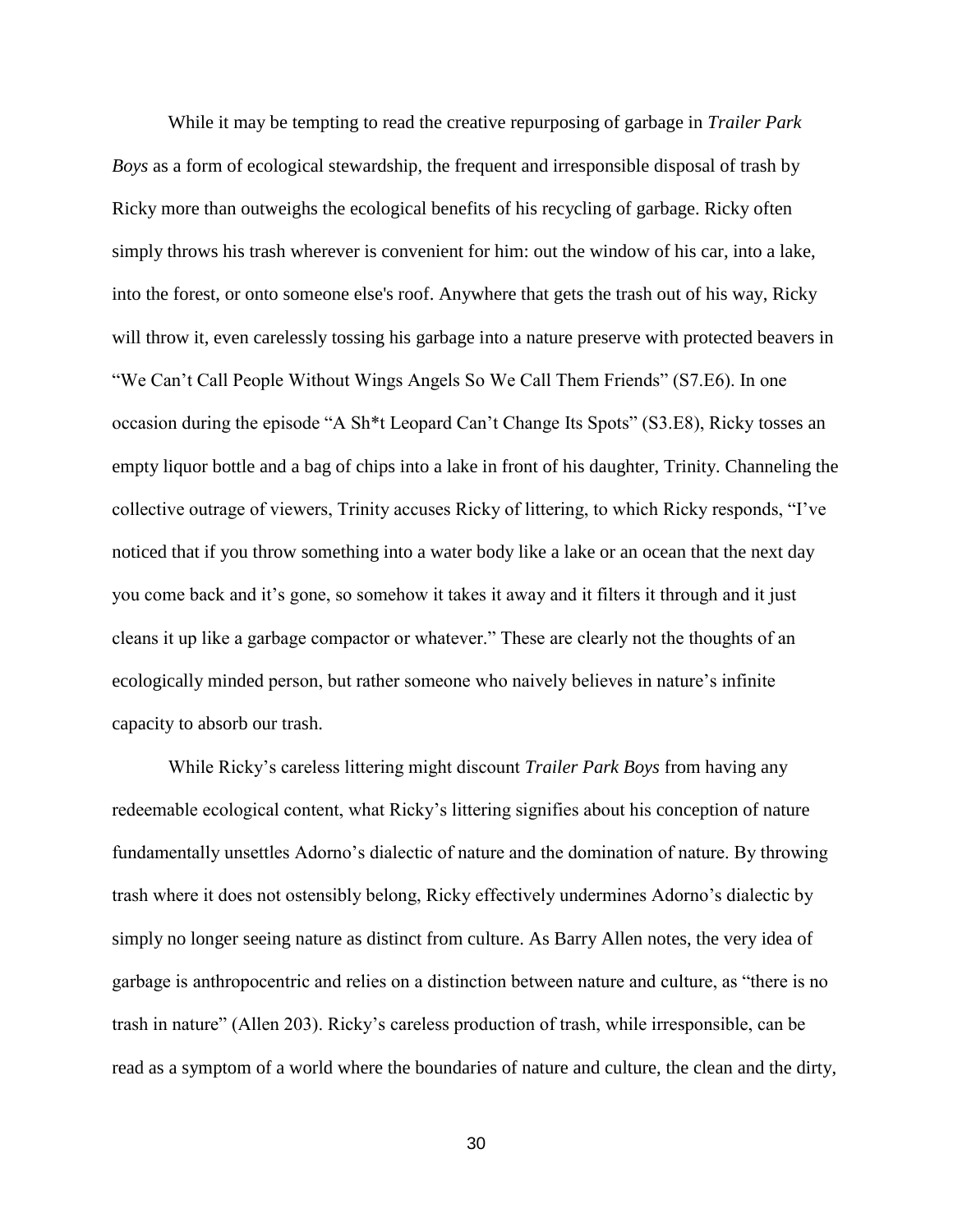the sacred and the profane, no longer hold any weight. When Ricky litters, the people around him—as well as the audience—often voice their objections; however, these objections to Ricky's littering rest on the belief that trash does not belong "there"―in the streets of a city, in the ocean, in nature―but it belongs in a dumpster where it can soon be forgotten about at the municipal dump. But for somebody who makes their home at the dump, this "out of sight, out of mind" view of garbage is simply not possible. For Ricky, the distinction between garbage and nongarbage does not matter, since garbage is what constitutes the substance of normal life. Covered in trash and garbage, the "ecosystem" of Sunnyvale demonstrates that nothing is ever really "thrown away." Even when garbage follows its ordained path to the landfill, it is never gone; it ends up in Ray's home and is coopted into a commodity by Ricky, refusing to accept its label as "disposed." In this way, trash is simply a "natural" part of Sunnyvale, just like trees and lakes. Rather than seeing a boundary between the sanctity of nature and the environmental degradation of the trailer park, Ricky sees a world where everything is simply covered in trash, allowing him to carelessly litter. What makes Ricky's littering so unsettling for the audience, is not merely his unwillingness to "preserve" nature, but willingness to leave his garbage in plain sight, to force us to confront our collective shortcomings rather than allow us to bury them at the dump.

While littering contributes to the acceleration of ecological crises, the conception of the whole world as one big garbage dump may actually provide some redemptive ecological value. For Adorno, the dialectical distinction between nature and culture necessarily results in both the destruction of nature and the domination of some men by others; the only way around this dialectic and its concomitant ecological crises lies "in the pacification of technology, not in the idea of setting up enclaves in a world ravished by technology" (*Aesthetic Theory* 70). Similar to Adorno, for Felix Guattari the key to overcoming ecological crises lies not only in the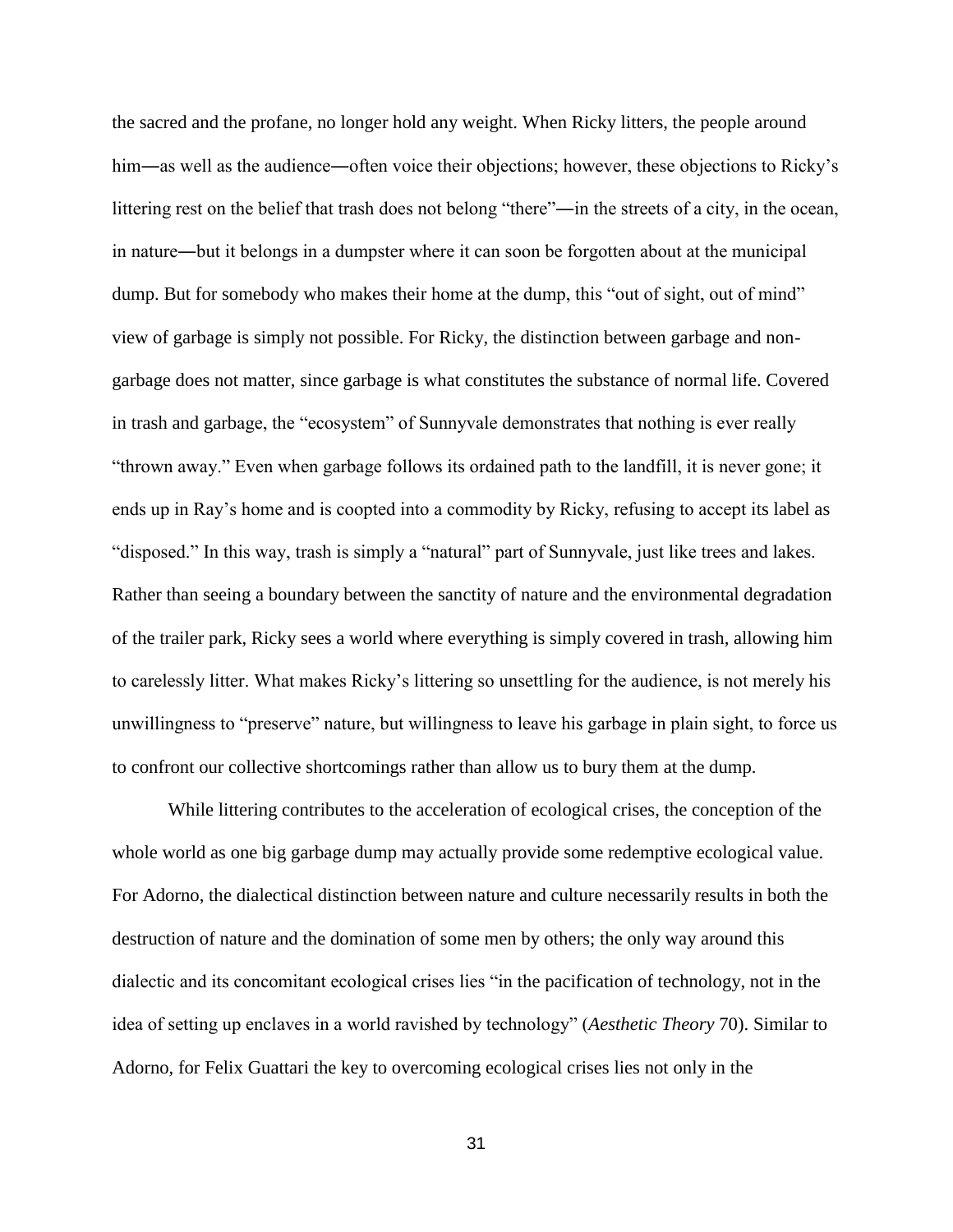development of new technological or scientific solutions, but in a "reconstruction of social and individual practices" along "ethico-aesthetic," lines which Guattari calls "ecosophy" (41). This reformulation of aesthetic practices, Guattari argues, must collapse the dialectic of nature and culture: "[n]ow more than ever, nature cannot be separated from culture; in order to comprehend the interactions between ecosystems, the mechanosphere and the social and Universes of reference, we must learn to think 'transversally'" (43). For both Adorno and Guattari, the path to overcome ecological crises rests on a reformulation of the ethics of technology based on the aesthetic view of nature and culture as a single domain. Traditional attempts to "conserve nature," while perhaps well intentioned, result in a solidification of the distinction between nature and culture, which necessarily promotes a continuation of the destruction of things outside the domain of nature. In this way, "ecosophy" stops the practice of ecology as "being associated with the image of a small nature-loving minority or with qualified specialists," and instead, "questions the whole of subjectivity and capitalistic power formations" by fundamentally undermining the dialectic of domination (Guattari 52). Only by reformulating the ethics and aesthetics of nature and culture into a single domain, then, do both Adorno and Guattari see the ultimate solution to the ecological crises facing humankind.

Can Ricky's irresponsible littering actually demonstrate a radical (if perverse) form of environmental stewardship? In contrast to the trash-free landscapes and flawless bodies of Hollywood productions, *Trailer Park Boys* places the forgotten byproducts of capitalist production front and center, creating humour through the despair of garbage. The trashed landscapes of Sunnyvale Trailer Park can be read as the symptom of the dominant culture's distinction between nature and garbage, with Sunnyvale being a convenient location for the disposal of garbage―both material and human―so that demarcated preserves of "nature" can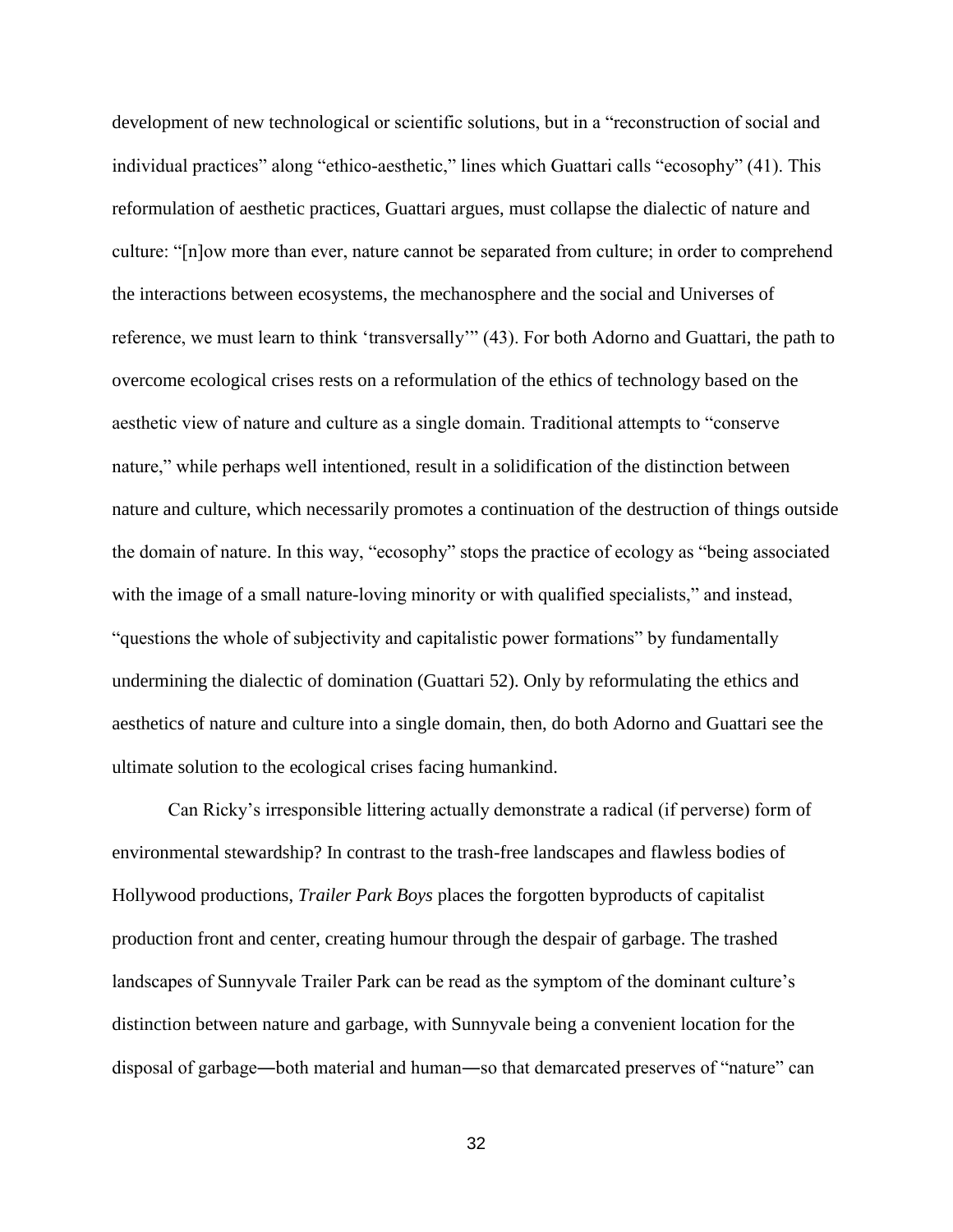remain pristine. Resulting from the images of the tarnished landscape of Sunnyvale trailer park and its citizens who embody economic, social, and cultural trash, *Trailer Park Boys* refuses to let garbage be hidden or let nature be pristine, unsettling the role of the ugly through its "trash aesthetic." It is the ethics behind this aesthetic view, that garbage not be hidden, that the "trash aesthetic" serves to undermine the aesthetics of domination of both man and nature. In keeping with Guattari and Adorno's argument, Slavoj Žižek argues that "the properly aesthetic attitude of a radical ecologist is not that of admiring or longing for a pristine nature of virgin forests and clear sky, but rather that of accepting waste as such, of discovering the aesthetic potential of waste, of decay, of the inertia of rotten materials which serves no purpose" (*Living* 35). For, after all, love is not expecting the beloved to live up to an idealized and unrealistic image of beauty, but accepting all of the flaws of the beloved for what they are. Finding the aesthetic value in what is supposed to be ugly, hidden, and swept under the carpet is a stark departure from the ethics of beauty present in the mainstream of capitalist culture, yet for Adorno and others, represents the key to cultural and ecological redemption. By throwing his garbage wherever he likes, Ricky, in a way, refuses to accept the fact that nature and garbage appear on opposite sides of a dialectic, recognizing that garbage can never truly be "thrown away." The resulting aesthetic that emerges from these practices, while "trashy" by the standards of contemporary Hollywood, demonstrates an uncomfortable truth about capitalism's garbage, and only by fixating on the ugly can the true extent of garbage be fully realized.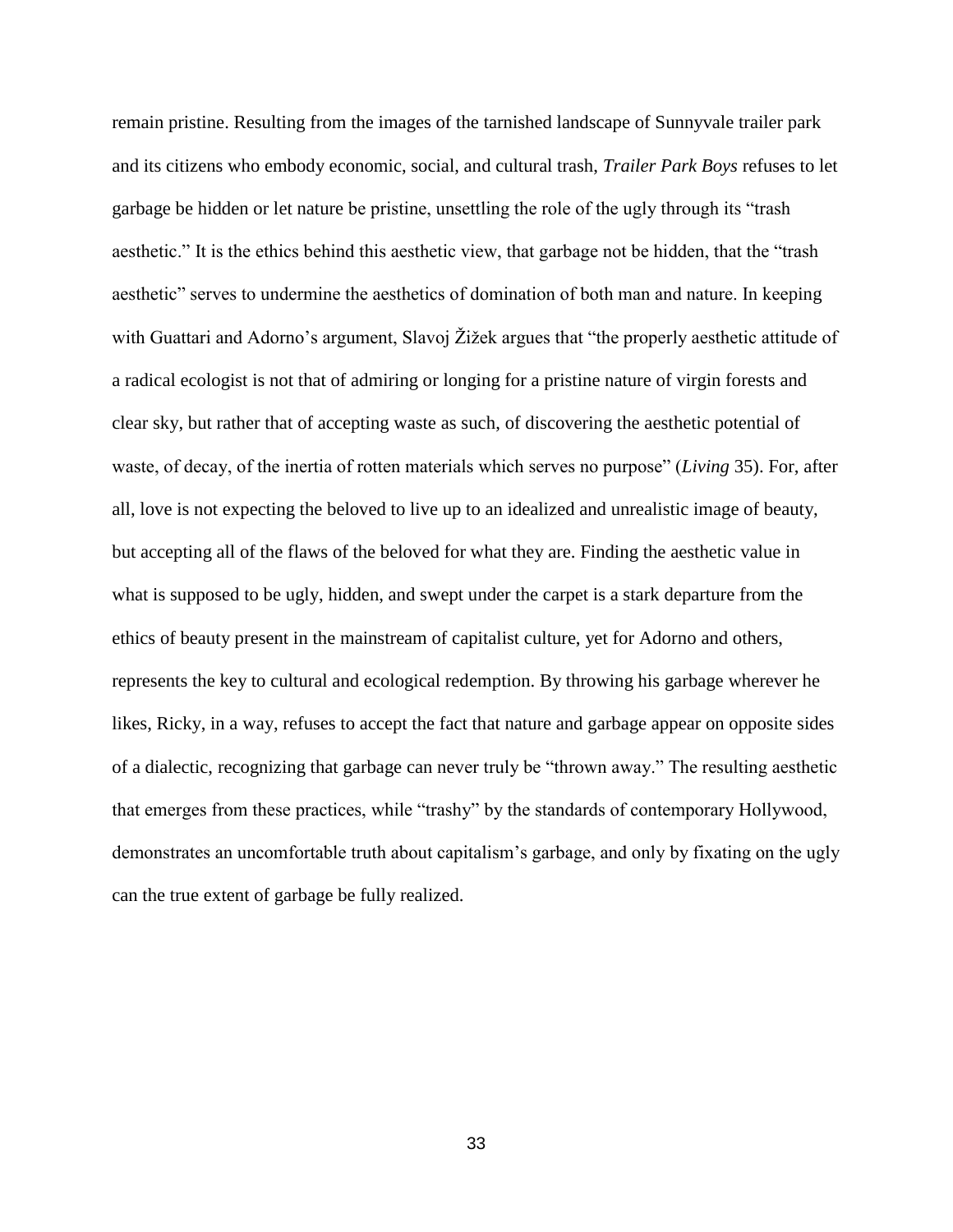#### Works Cited

- Adorno, Theodor. *Aesthetic Theory*. Trans. C. Lenhardt. Ed Gretel Adorno and Rolf Tiedemann. London: Routledge & Kegan Paul, 1984. Print.
- Adorno, Theodor. "Cultural Criticism and Society." 1951. *Can One Live After Auschwitz?*: *A Philosophical Reader*. Trans. Samuel Weber and Shierry Weber Nicholson. Ed. Rolf Tiedemann. Stanford, CA: Stanford University Press, 2003. 147-62. Print.

Adorno, Theodor. *Negative Dialectics*. Trans. E.B. Ashton. London: Routledge, 2004. Web.

Adorno, Theodor, and Walter Benjamin. *Walter Benjamin & Theodor Adorno: The Complete Correspondence 1928-40*. Ed. Henri Lonitz. Trans. Nicholas Walker. Cambridge: Harvard University Press, 2001.

Alexander, Judd. *In Defense of Garbage*. Westport, Connecticut: Praeger, 1993. Print.

- Barchfield, Jenny. "Rio 2016: Swimmers need to ingest only three teaspoons of water to be almost certain of contracting a virus." *The Independent*. 1 Aug. 2016. Web.
- Allen, Barry. "The Ethical Artifact: On Trash." *Trash*. Ed. John Knechtel. Cambridge, Massachussetts: MIT Press, 2007. 196-213. Print.
- Barthe, Emmanuel P., Matthew C. Leone, and B. Grant Stitt. "Trailer Parks as Hotbeds of Crime: Fact or Fiction?" *Issues in Social Science* 2.2 (2014): 1-20. Web.
- Benjamin, Walter. *Illuminations: Essays and Reflections.* Trans. Harry Zohn. Ed. Hannah Arendt. New York: Schocken Books, 2007. Print.
- Brown, D. Paul. "Garbage: How population, landmass, and development interact with culture in the production of waste." *Resources, Conservation and Recycling* 98 (2015): 41–54. Web
- Byers, Michele. "Speaking About the Nation: Critiques from the Canadian Margins." *Critical Studies In Television* 6.2 (2011): 141--53. Web.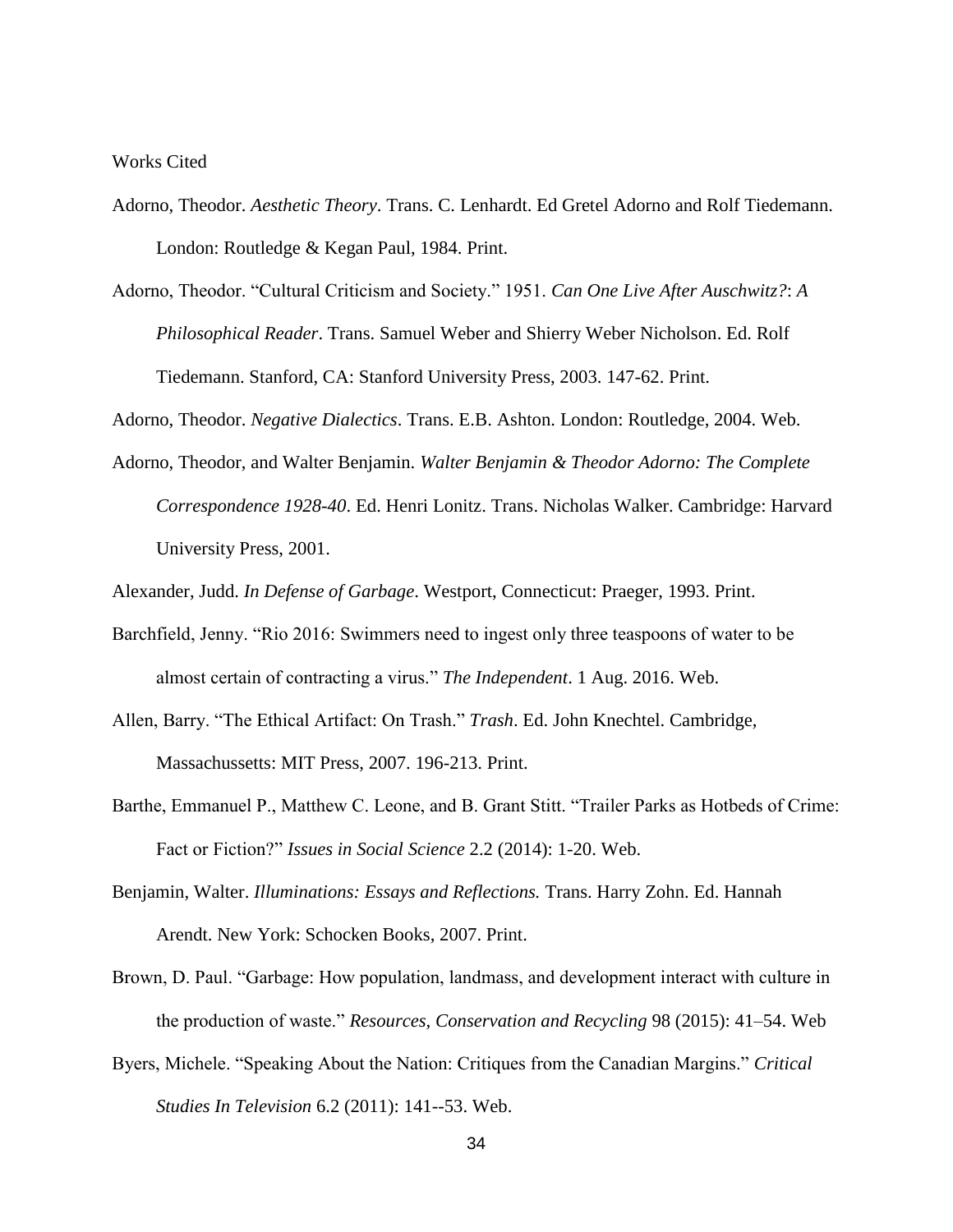Clattenburg, Mike, dir. *Trailer Park Boys*. Seasons 1--9. *Netflix*. 2016. Web.

Defino, Dean. "From Trailer Trash to *Trailer Park Boys*." *Postscript* 28.3 (2009): np. Web.

- Diduck, Ryan. "From Back Bacon to Chicken Fingers: Re-contextualizing the 'Hoser' Archetype." *Offscreen* 10.1 (2006): np. Web.
- Guattari, Felix. *The Three Ecologies*. Trans. Ian Pindar and Paul Sutton. London: The Athlone Press, 2000. Print.
- Hartigan, John Jr. "Unpopular Culture: the case of 'white trash.'" *Cultural Studies* 11.2 (1997): 316-343. Web.
- Haug, Wolfgang Fritz. *Critique of Commodity Aesthetics: Appearance, Sexuality, and Advertising in Capitalist Society*. Trans. Robert Bock. Minneapolis: University of Minnesota Press, 1986. Print.
- Holtman, Janet M. "'White Trash' Discourses: Literature, history, social science and poor white subjectivity." Diss. Pennsylvania State University, 2004. *ProQuest Dissertations Publishing*. Web.
- Horkheimer, Max, and Theodor Adorno. *Dialectic of Enlightenment*. Ed. Gunzelin Schmid Noerr. Trans. Edmund Jephcott. Stanford: Stanford University Press, 2002. Print.
- Hughes--Fuller, Patricia. "Wild Bodies and True Lies: Carnival, Spectacle, and the Curious Case of *Trailer Park Boys*" *Canadian Journal of Communication* 34 (2009): 95--109. Web.
- Kennedy, Greg. *An Ontology of Trash: The Disposable and its Problematic Nature*. Albany: State University of New York Press, 2007. Print.
- Knechtel, John. "Introduction." *Trash*. Ed. John Knechtel. Cambridge, Massachussetts: MIT Press, 2007. 8-9. Print.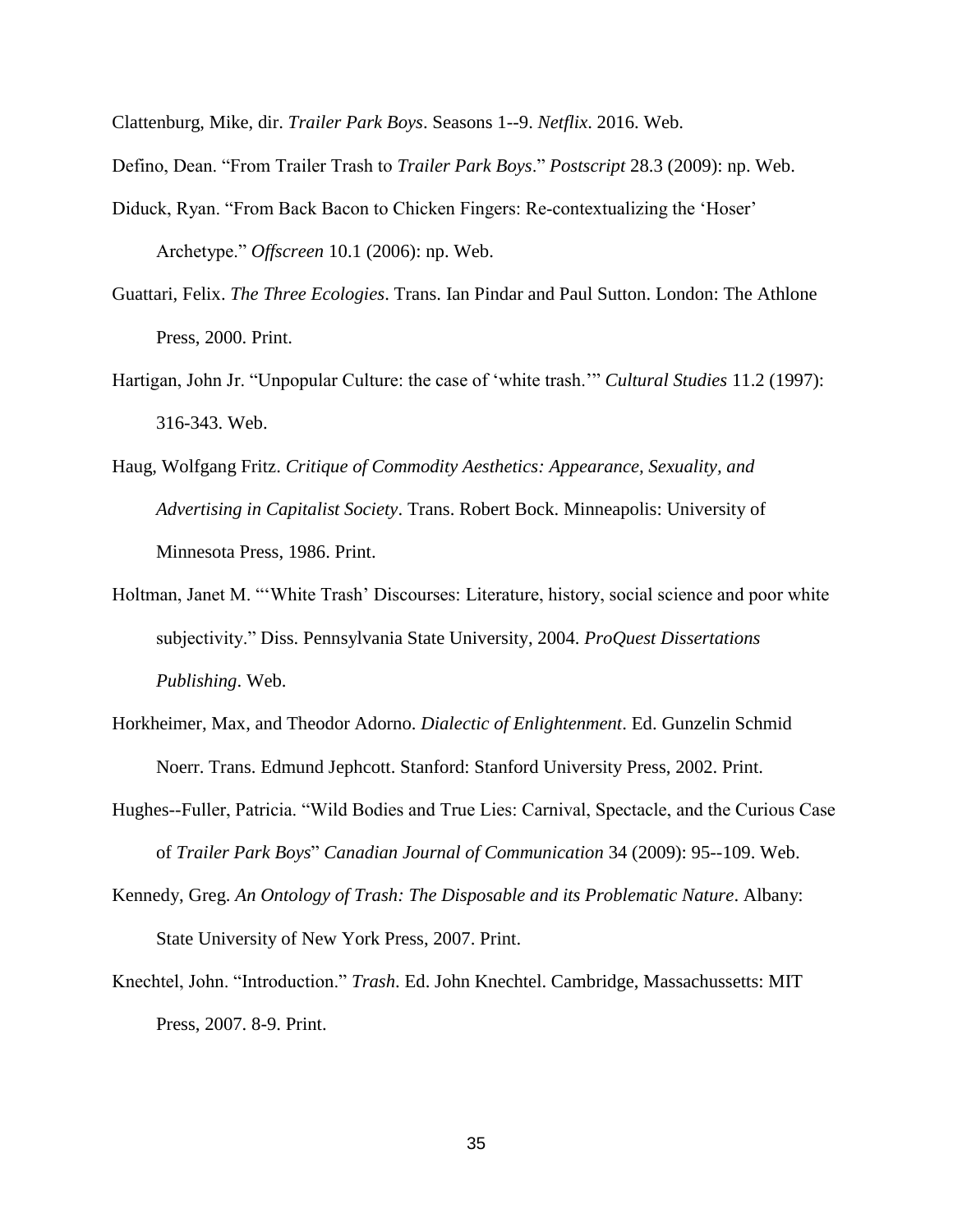- McCullough, John. "Imperialism, Regionalism, Humanism: *Gullage's, Trailer Park Boys,* and Representations of Canadian Space in Global Hollywood." *Rain/Drizzle/Fog: Film and Television in Atlantic Canada*. Ed. Darrell Varga. Calgary: University of Calgary Press, 2009. 151-69. Print
- McIntyre, Michael. "Race, Surplus Population, and the Marxist Theory of Imperialism." *Antipode* 43.5 (2011): 1489-1515. Web.
- Moore, Sarah A. "Garbage Matters: Concepts in New Geographies of Waste." *Progress in Human Geography* 36.6 (2012): 780--99. Web.
- Moser, Walter. "Garbage and Recycling: From Literary Theme to Mode of Production." *Other Voices* 3.1 (2007): np. Web.
- Neilson, David, and Thomas Stubbs. "Relative surplus population and uneven development in the neoliberal era: Theory and empirical application" *Capital and Class* 35.3 (2011): 435– 453. Web.

Packard, Vance. *The Waste Makers*. New York: Van Rees Press, 1961. Print.

- Rathje, William, and Cullen Murphy. *Rubbish!: The Archeology of Garbage*. New York: Harpercollins, 1992. Print.
- Rehmann, Jan. "Hypercarceration: A Neoliberal Response to 'Surplus Population.'" *Rethinking Marxism* 27.2 (2015): 303-311. Web.
- Rennels, Tasha R. "Taking Out the Trash: Using Critical Autoethnography to Challenge Representations of White Working-Class People in Popular Culture." *The Popular Culture Studies Journal* 3.1&2 (2015): 349-363. Web.
- Thompson, Michael. *Rubbish Theory: The creation and destruction of value*. Oxford: Oxford University Press, 1979. Print.